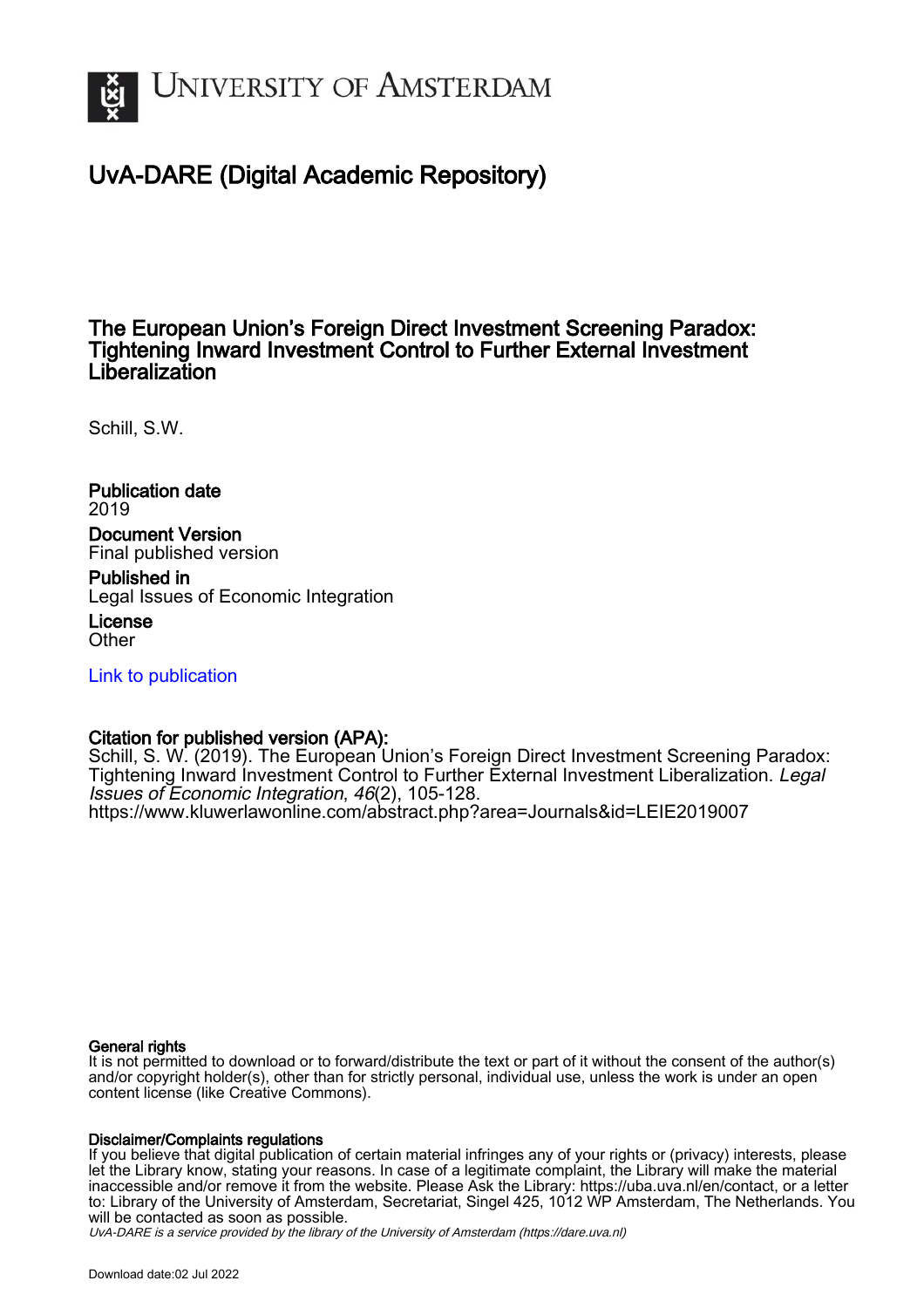# The European Union's Foreign Direct Investment Screening Paradox: Tightening Inward Investment Control to Further External Investment Liberalization

#### Stephan W. SCHILL\*

This article analyses the justification for the recent enactment in the European Union (EU) of a regulation establishing a framework for the screening of inward foreign direct investment (FDI). It argues that the new regulation, which constitutes a first step for a more comprehensive EU investment screening system, should not be considered to be exclusively aimed at protecting the internal market and defensive Union or Member State interests. Instead, the regulation has a tangible external economic policy justification and outlook because it can be seen as a starting point to build up, at the Union level, possibilities to limit inward FDI, which in turn can be used by the EU as a bargaining chip in its trade and investment negotiations with economically powerful countries, such as the United States or China, in order to achieve, on the basis of reciprocity, better access of EU investors to foreign markets. Paradoxically, establishing a framework for the screening of inward FDI at the Union level can therefore be seen as serving the EU's constitutionally enshrined goal to achieve further investment liberalization, rather than as shielding the internal market from undesired external influence.

#### 1 THE FOREIGN DIRECT INVESTMENT SCREENING PARADOX

With the enactment of a 'Regulation (EU) 2019/452 of the European Parliament and of the Council of 19 March 2019 establishing a framework for screening of

Dr iur (Frankfurt); LLM (NYU); LLM (Augsburg); Professor of International and Economic Law and Governance, University of Amsterdam; Rechtsanwalt (Frankfurt) and Attorney-at-Law (New York). Funding from the European Research Council (ERC grant agreement no 313355), as part of the research project on 'Transnational Private-Public Arbitration as Global Regulatory Governance: Charting and Codifying the Lex Mercatoria Publica' (LexMercPub) is gratefully acknowledged. The article builds on a presentation made at a workshop on 'Foreign Direct Investment Control in the EU Framework' organized at the Collège d'Europe in Bruges on 2 February 2018. It is a revised version of the author's contribution to the workshop proceedings published in Jacques Bourgeois and Nikos Lavranos (eds), Foreign Direct Investment Control in the European Union (Edward Elgar 2019) (forthcoming). Email: schill@uva.nl.

Schill, Stephan W., 'The European Union's Foreign Direct Investment Screening Paradox: Tightening Inward Investment Control to Further External Investment Liberalization'. Legal Issues of Economic Integration 46, no. 2 (2019): 105–128.

<sup>© 2019</sup> Kluwer Law International BV, The Netherlands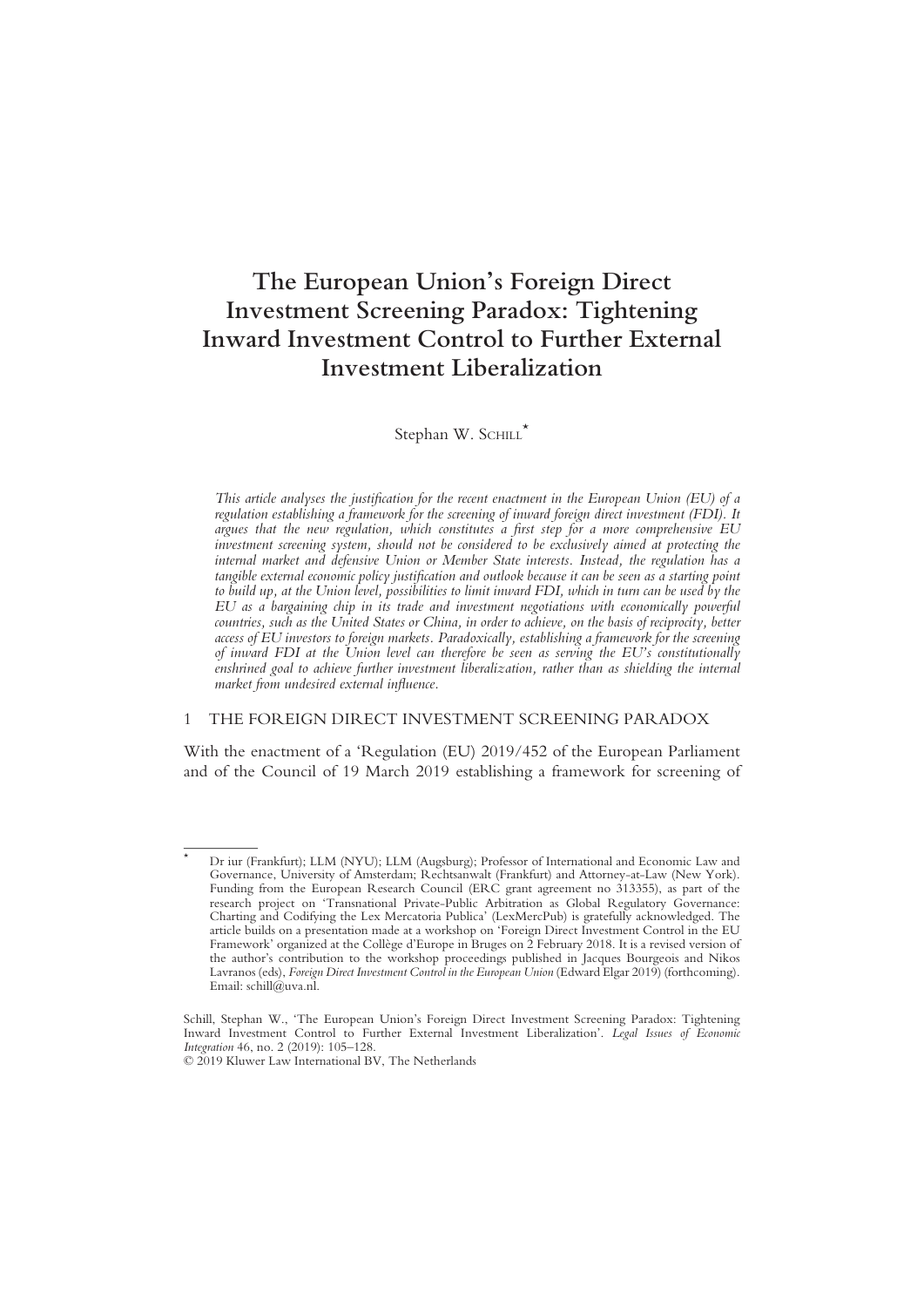foreign direct investments into the Union', <sup>1</sup> the European Union (EU) is joining the ranks of economies, such as the United States and China, that have a mechanism for the screening of inward foreign direct investment (FDI) in respect of certain strategic industrial sectors.<sup>2</sup> The Regulation establishes a 'mechanism for cooperation between Member States, and between Member States and the Commission, with regard to foreign direct investments likely to affect security or public order'. <sup>3</sup> At the same time, the Regulation maintains the Member States' ultimate authority for concrete screening decisions and unequivocally states that it is each Member State who has the 'sole responsibility for its national security' and 'the right … its essential security interests'.<sup>4</sup> The principal instruments of cooperation are mechanisms for notifications and for sharing information on FDI screening among Member States and between Member States and the Commission and the possibility for the Commission to issue non-binding opinions to Member States regarding the screening of concrete FDI projects.<sup>5</sup> The Regulation therefore does not establish, as originally proposed by the Commission, an independent Union level FDI screening mechanism whenever 'Union interests' are at stake.<sup>6</sup>

<sup>&</sup>lt;sup>1</sup> See [2019] Official Journal L 79/I 1.<br><sup>2</sup> For a brief comparative overview of economies that have FDI screening mechanisms in place, both inside and outside the EU, see Gisela Grieger, Foreign Direct Investment Screening – A Debate in Light of China-EU FDI Flows European Parliament Briefing 5–11 (May 2017), www.europarl.europa.eu/

Art. 1(1) of Regulation (EU) 2019/452.<br>
Art. 1(2) of Regulation (EU) 2019/452.<br>
See Arts 6–13 of Regulation (EU) 2019/452.<br>
See European Commission, *Proposal for a Regulation of the European Parliament and of the Council* a Framework for Screening of Foreign Direct Investments into the European Union COM(2017)487 final (13 Sept. 2017). According to the Commission's proposal, the FDI screening mechanism would have included independent screening powers for the Commission for 'foreign direct investments that are likely to affect projects or programmes of Union interest on the grounds of security and public order' (Art. 3(2) of the Commission Proposal). Depending on need, this authorization could potentially have been applied broadly, as the notion of 'Union interest' and the factors that were to be taken into account by the Commission in the screening were only indicative (see Arts 3(3) and 4 of the Commission Proposal). The adopted Regulation, by contrast, limits the Commission to issuing non-binding opinions to Member States in case it considers that a certain FDI project 'is likely to affect projects or programmes of the Union interest on grounds of security or public order' (Art. 8(1) of Regulation (EU) 2019/452). Member States have to 'take utmost account of the Commission's opinion and provide an explanation to the Commission in case its opinion is not followed' (Art.  $8(2)(c)$  of Regulation (EU) 2019/452). Furthermore, the list of projects and programs of Union interest annexed to the Regulation is formulated as a closed list. An amendment of that list can be made by the Commission as a delegated act (Art. 8(4) of Regulation (EU) 2019/452). This delegation can be revoked at any time by the European Parliament or the Council (Art. 16(3) of Regulation (EU) 2019/452). In addition, there are procedural steps the Commission has to abide by. These include the duty to consult experts designated by each Member State (Art. 16(4) of Regulation (EU) 2019/452) and to notify the European Parliament and the Council of any amendment (Art. 16(5) of Regulation (EU) 2019/452). The final text was agreed on as part of an interinstitutional negotiation. See European Parliament, Provisional Agreement Resulting from Interinstitutional Negotiations (6 Dec. 2018) (PE-CONS No/YY - 2017/0224 (COD)).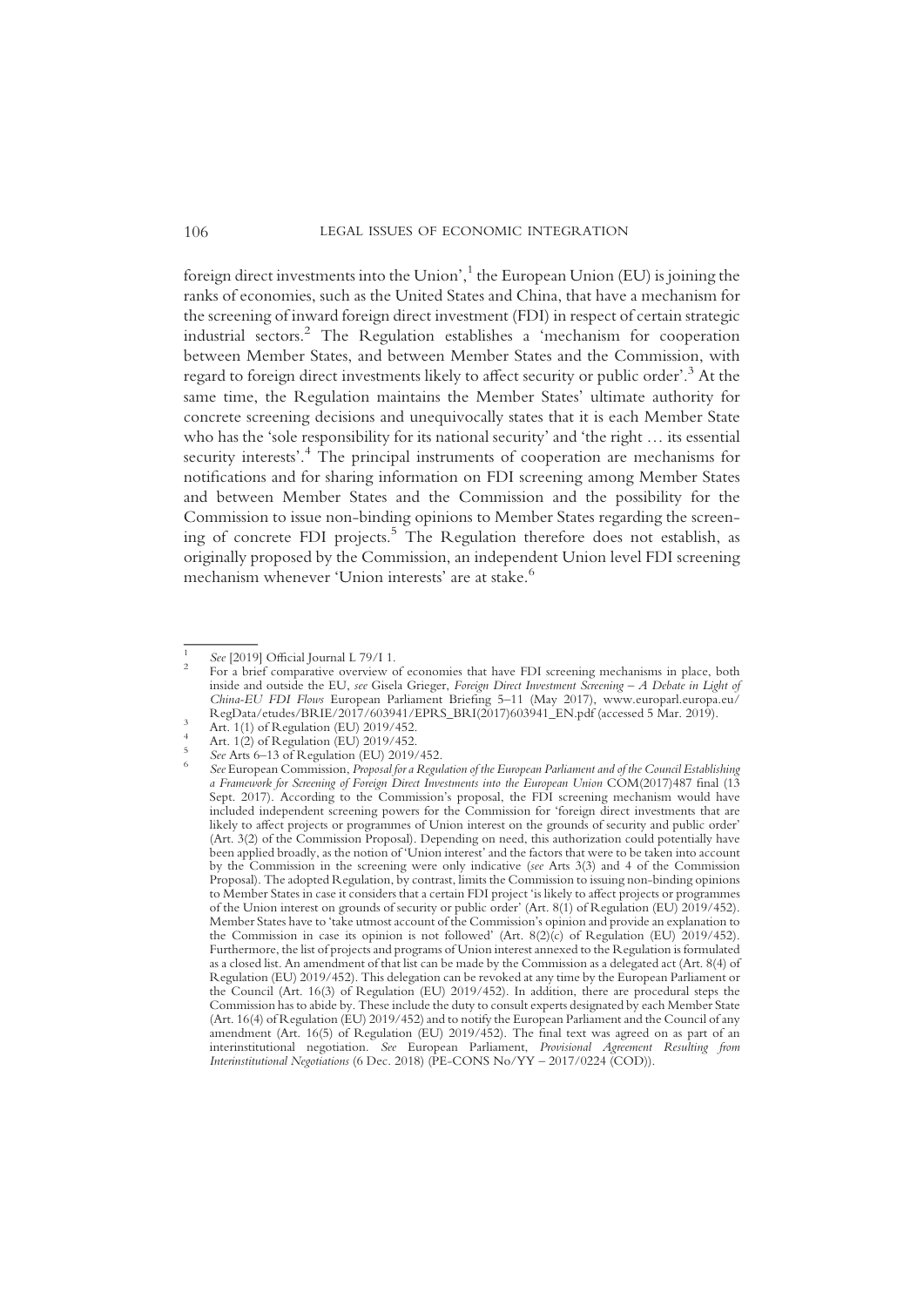This notwithstanding, the new regulation is often seen as constituting a first step towards the establishment of a broader EU mechanism for FDI screening that has the objective of protecting strategic Union interests.7 This can be seen not least from the context in which the Regulation is generally placed. The President of the European Commission, Jean-Claude Juncker, for example, stresses the protection of European interests as the driving concern. In his words:

Europe must always defend its strategic interests and that is precisely what this new framework will help us to do. This is what I mean when I say that we are not naïve free traders. We need scrutiny over purchases by foreign companies that target Europe's strategic assets.<sup>8</sup>

Juncker's statement suggests that the primary motivation for introducing an FDI screening mechanism at Union level is the protection of the EU's internal market against the involvement of foreign investors in specific, strategic FDI projects.

At the same time, the basis of competence chosen for the new regulation is not the provision connected to free movement of capital in the internal market, which empowers the European Parliament and the Council to 'adopt the measures on the movement of capital to or from third countries involving direct investment' (Article 64(2) of the Treaty on the Functioning of the European Union – TFEU), but the EU's Common Commercial Policy (Article 207(2) TFEU).<sup>9</sup> This begs the question of whether the new regulation is truly aimed at regulating inward FDI and imposing certain restrictions to protect Union and Member States internal interests – and may therefore even be an indication of mounting protectionism and economic nationalism in Europe<sup>10</sup> – or whether it has to be seen as a building block for the global investment architecture that the EU has started developing since the Lisbon Treaty conferred to it a new competence for 'foreign direct investment' as part of its Common Commercial Policy (Article 207(1) TFEU).

In engaging with this question, the present article argues that the new EU framework on FDI screening can be explained by what can be called an 'investment screening paradox'. This paradox refers to the fact that the immediate effect of the new

<sup>7</sup> See e.g. Carlos Esplugues, A Future European FDI Screening System: Solution or Problem? Columbia FDI

European Commission, Commission Welcomes Agreement on Foreign Investment Screening Framework Press Release (20 Nov. 2018). *See also* European Commission, *EU-China – A Strategic Outlook* JOIN(2019)5 final 10 (12 Mar. 2019).

See the first recital in the preamble of Regulation (EU) 2019/452. See also European Commission, Proposal for a Regulation of the European Parliament and of the Council Establishing a Framework for Screening of Foreign Direct Investments into the European Union COM(2017)487 final 2, 8 (13 Sept. 2017). For an indepth discussion of the issues surrounding the correct basis of competence, see Marise Cremona, Regulating FDI in the EU Legal Framework in Foreign Direct Investment Control in the European Union (Jacques Bourgeois & Nikos Lavranos eds, Edward Elgar 2019) (forthcoming).

<sup>(</sup>Jacques Bourgeois & Nikos Lavranos eds, Edward Elgar 2019) (forthcoming). <sup>10</sup> For such a perspective on FDI screening generally, see e.g. United Nations Conference on Trade and Development (UNCTAD), World Investment Report 2018: Investment and New Industrial Policies 83–84 (United Nations 2018).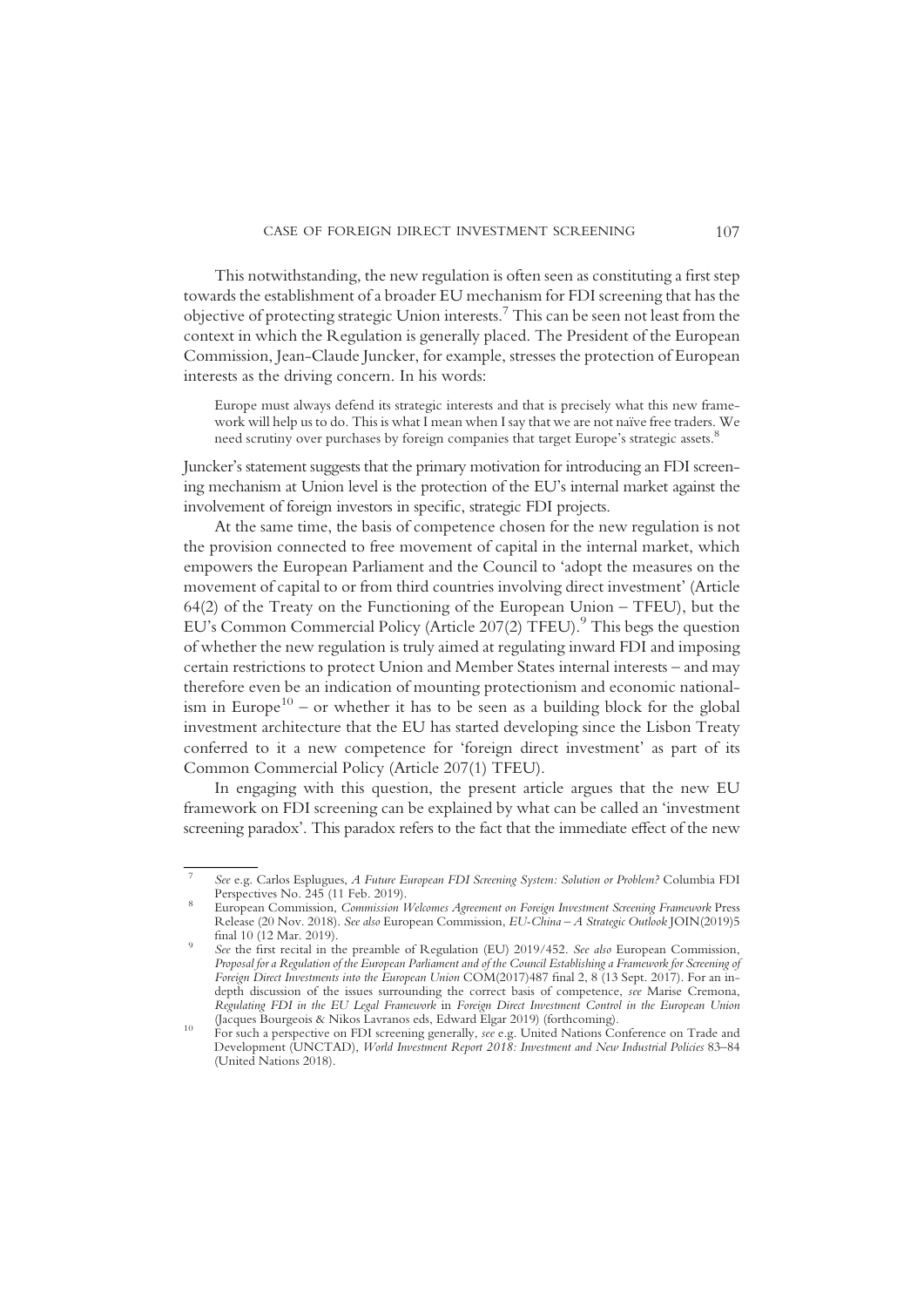FDI screening mechanism of tightening control over, and therefore restricting, inward investment flows has the objective of achieving further investment liberalization in foreign markets in the future. One of the new regulation's goals, this article argues, goes much beyond the creation of a framework to protect the internal market and specific defensive public policy interests of either the EU or its Member States. Instead, the Regulation creates new tools for screening inward FDI which have a tangible external economic policy justification and outlook. They empower the EU in its trade and investment negotiations with third countries to achieve, on the basis of reciprocity, better access of EU investors to third-country markets in return for limiting screening in the EU of inward FDI coming from the EU's treaty partners. In that perspective, the Regulation is not motivated by EU protectionism. Instead, and somewhat paradoxically, it is a building block in the EU's broader external economic policy agenda to achieve further liberalization of FDI flows at a global level and an implementation of its constitutional mandate to this effect. The new framework for FDI screening, despite its relative weakness as compared to what the Commission had initially proposed, strengthens the EU's bargaining power in bilateral negotiations with economically powerful countries, such as the United States and particularly China, with whom the EU seeks to establish comprehensive treaty rules governing reciprocal access for, and protection of, foreign investment. $11$ 

In order to build up this argument, Part 2 of this article puts the establishment of an EU FDI screening mechanism into the context of the EU aiming to become a rulemaker that influences and shapes international investment law at a global level according to objectives laid down by EU constitutional law. Pursuant to Article 21 TEU, these objectives encompass achieving further investment liberalization and shaping international investment relations according to the EU's own constitutional values to promote and protect, amongst other, democracy, the rule of law, and human rights. Part 3 then addresses the obstacles EU constitutional law presents, in the form of the free movement of capital in relation to third countries, which only became part of EU law with the 1993 Maastricht Treaty,<sup>12</sup> to the EU negotiating effectively for further investment liberalization in particular in bilateral settings with economically powerful countries as counterparts. Part 4 then compares the situation under EU constitutional law to the constitutional framework in force in Germany, which accords foreign investors in important regards a constitutional status that differs from that of nationals. This comparison reinforces the point that an EU framework addressing inward FDI screening fulfils the important function of achieving one constitutional objective, i.e., strengthening the

<sup>&</sup>lt;sup>11</sup> See European Commission, *EU-China - A Strategic Outlook JOIN(2019)5 final 5-7 (12 Mar. 2019).*<br><sup>12</sup> See Art. 73(b) of the Treaty Establishing the European Community (Maastricht version) (signed 7 Feb.

<sup>1992,</sup> entered into force 1 Nov. 1993) [1992] Official Journal C 191.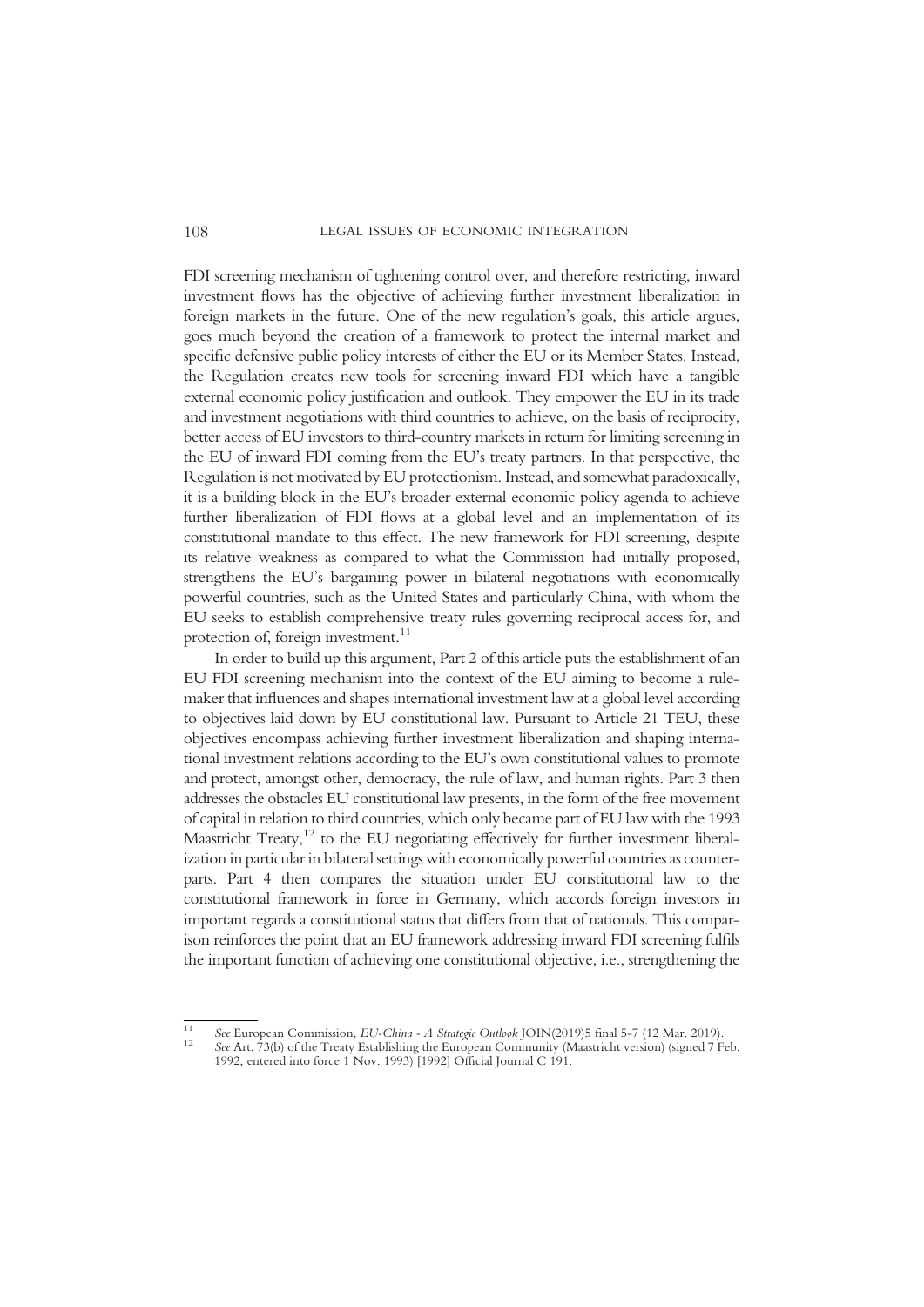EU's external negotiation power, which is weakened by another area of EU constitutional law, namely the EU's internal market rules.

After explaining the rationale of the introduction of EU FDI screening mechanisms as an attempt to mitigate between competing constitutional norms, Part 5 closes by turning to the critical role the Court of Justice of the European Union (CJEU) currently plays, through its jurisprudence on the constitutional principle of the autonomy of EU law, as a constitutional arbiter in empowering or constraining the ability of the political branches of the EU to meet their constitutional objective to shape international investment relations in line with the values laid down in Article 21 TEU.

### 2 THE EU AS AN EMERGING RULE-MAKER IN INTERNATIONAL INVESTMENT LAW

Prior to the entry into force of the Lisbon Treaty, the EU had played only a smaller role in shaping international investment law directly at the global level. It had done so through its participation in the World Trade Organization (WTO) and the Organisation for Economic Co-operation and Development (OECD), both of which have created a (limited) set of rules for investment liberalization.<sup>13</sup> By contrast, the – in practice – most important area of international investment law, namely the law of international investment protection and investor-state dispute settlement (ISDS), has long been under the exclusive ambit of Member States who have concluded almost 1,600 international investment agreements (IIAs), both amongst themselves (intra-EU) and with third countries (extra-EU). $^{14}$ 

The Lisbon Treaty has brought a major change in this respect, with Article 207(1) TFEU integrating 'foreign direct investment' into the EU's common commercial policy.15 While the scope of this competence has, for almost a decade, remained

<sup>13</sup> Investment rules under the WTO framework are created mainly through the Agreement on Trade-Related Investment Measures (TRIMs) (signed 15 Apr. 1994 and entered into force 1 Jan. 1995) 1868 UNTS 186, the General Agreement on Trade in Services (GATS) (signed 15 Apr. 1994 and entered into force 1 Jan. 1995) 1869 UNTS 183, which covers trade in services via 'commercial presence' (socalled 'Mode 3'), and the Agreement on Trade-Related Aspects of Intellectual Property Rights (TRIPS) (signed 15 Apr. 1995 and entered into force 1 Jan. 1995) 1869 UNTS 299. Rules for investment liberalization in the OECD are mainly contained in the OECD Codes of Liberalisation of Capital Movements and Current Invisible Operations. See OECD, OECD Codes of Liberalisation – User's Guide (2008), www.oecd.org/dataoecd/21/23/38072327.pdf (accessed 5 Mar. 2019). See Matthias Ruffert, Capital, Free Flow of, in The Max Planck Encyclopedia of Public International Law (Rüdiger Wolfrum ed., online edition), www.mpepil.com (accessed 5 Mar. 2019), paras 17–19.

<sup>(</sup>Rüdiger Wolfrum ed., online edition), www.mpepil.com (accessed 5 Mar. 2019), paras 17–19. <sup>14</sup> UNCTAD lists a total of 1,590 IIAs with at least one EU Member State as party, including 195 intra-EU and 1,395 extra-EU agreements. This excludes replaced and terminated treaties. See UNCTAD, International Investment Agreements Navigator: Advanced Search (2018), http://investmentpolicyhub.

<sup>15</sup> Comprehensively on the EU and its engagement with international investment law, see Angelos Dimopoulos, EU Foreign Investment Law (OUP 2011); Catharine Titi, International Investment Law and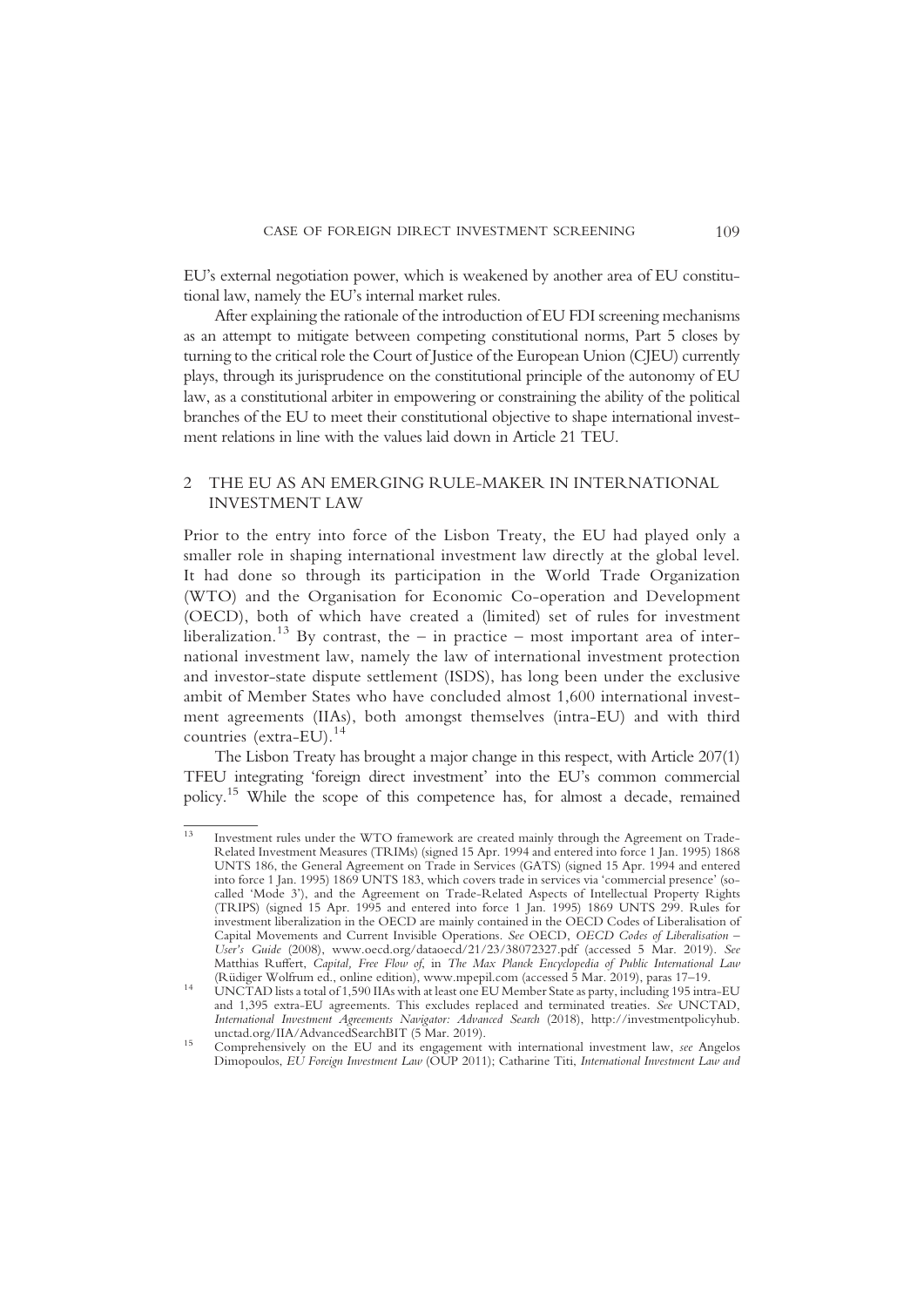contested, the CJEU has recently clarified in Opinion 2/15 that it encompassed both investment liberalization in the pre-establishment phase and substantive investment protection post-establishment.16 The Court has held, however, that portfolio investment and ISDS were not covered by Article 207(1) TFEU and remained under shared competences.17 In practice, this division of competences has the consequence that agreements covering both foreign direct and portfolio investments and/or ISDS – at least when they allow recourse against Member States – will be concluded as mixed agreements, or will incrementally disappear because their ratification at the EU and Member State levels is too cumbersome.18 While the Comprehensive Economic and Trade Agreement between the EU and Canada has been concluded as a mixed agreement, in respect of the free trade agreements with Singapore and Vietnam, the investment chapters that were originally part of the respective agreements have been sourced into separate investment agreements in order to keep the trade aspects of the agreements under exclusive Union competence.<sup>19</sup> In either event, the negotiation of such agreements, whether they are mixed or concluded as EU-only agreements, generally lies with the Commission.<sup>20</sup>

The Commission had already started, soon after the entry into force of the Lisbon Treaty, to fill the EU's new competence with life. It had first done so in a Communication in July 2010, in which it sketched out the contours and objectives of the EU's future international investment policy, terming it 'the new frontier for

the European Union: Towards a New Generation of International Investment Agreements 26 EJIL 639 (2015); Sophie Meunier & Jean-Frédéric Morin, *The European Union and the Space-Time Continuum of Investment Agreements* 39 J. Eur. Integration 891 (2017).

<sup>&</sup>lt;sup>16</sup> CJEU, Opinion  $2/15$  – Free Trade Agreement with Singapore (16 May 2017) paras 78–110.<br><sup>17</sup> Ibid., paras 238, 243 (non-direct investment) and 293 (ISDS).<br><sup>18</sup> See Hannes Lenk, *More Trade and Less Investment for Futu* 306, 317–19 (2018). One of the main differences between mixed agreements and EU-only agreements concerns their conclusion and entry into force. Whereas the former also require ratification by the competent bodies of the Member States, the latter only have to be approved by the Council with consent of the European Parliament pursuant to Art. 218(6)(a)(v) TFEU in conjunction with Art. 207 (2) TFEU. See further on mixed agreements and their implications, Guillaume van der Loo & Ramses A Wessel, The Non-Ratification of Mixed Agreements: Legal Consequences and Solutions 54 Common Mkt. L. Rev. 735 (2017); Gesa Kübek, The Non-Ratification Scenario: Legal and Practical Responses to Mixed Treaty Rejection by Member States 23 Eur. Foreign Affairs Rev. 21 (2018). In theory, it remains possible though that despite the shared competence, IIAs can be concluded as EU-only agreements, provided the Commission requests, and the Council agrees to, that mode of conclusion, see CJEU, Case C-600/14, Germany/Council, ECLI:EU:C:2017:935, para. 68; Hannes Lenk & Szilárd Gáspár-Szilágyi, Case C-600/14, Germany v. Council (OTIF). More Clarity over Facultative Mixity? (European Law Blog, 11 Dec. 2017), https://europeanlawblog.eu/2017/12/11/case-c-60014-germany-v-council-otif-more-

clarity-over-facultative-mixity/ (accessed 5 Mar. 2019). <sup>19</sup> See Steffen Hindelang & Jurgita Baur, Stocktaking of Investment Protection Provisions in EU Agreements and Member States Bilateral Investment Treaties and Their Impact on the Coherence of EU Policy in EU Investment Protection after the ECJ Opinion on Singapore: Questions of Competence and Coherence 8, 9, 23

<sup>&</sup>lt;sup>20</sup> See in detail Mauro Gatti & Pietro Manzini, External Representation of the European Union in the Conclusion of International Agreements 49 Common Mkt. L. Rev. 1703, 1711–720 (2012).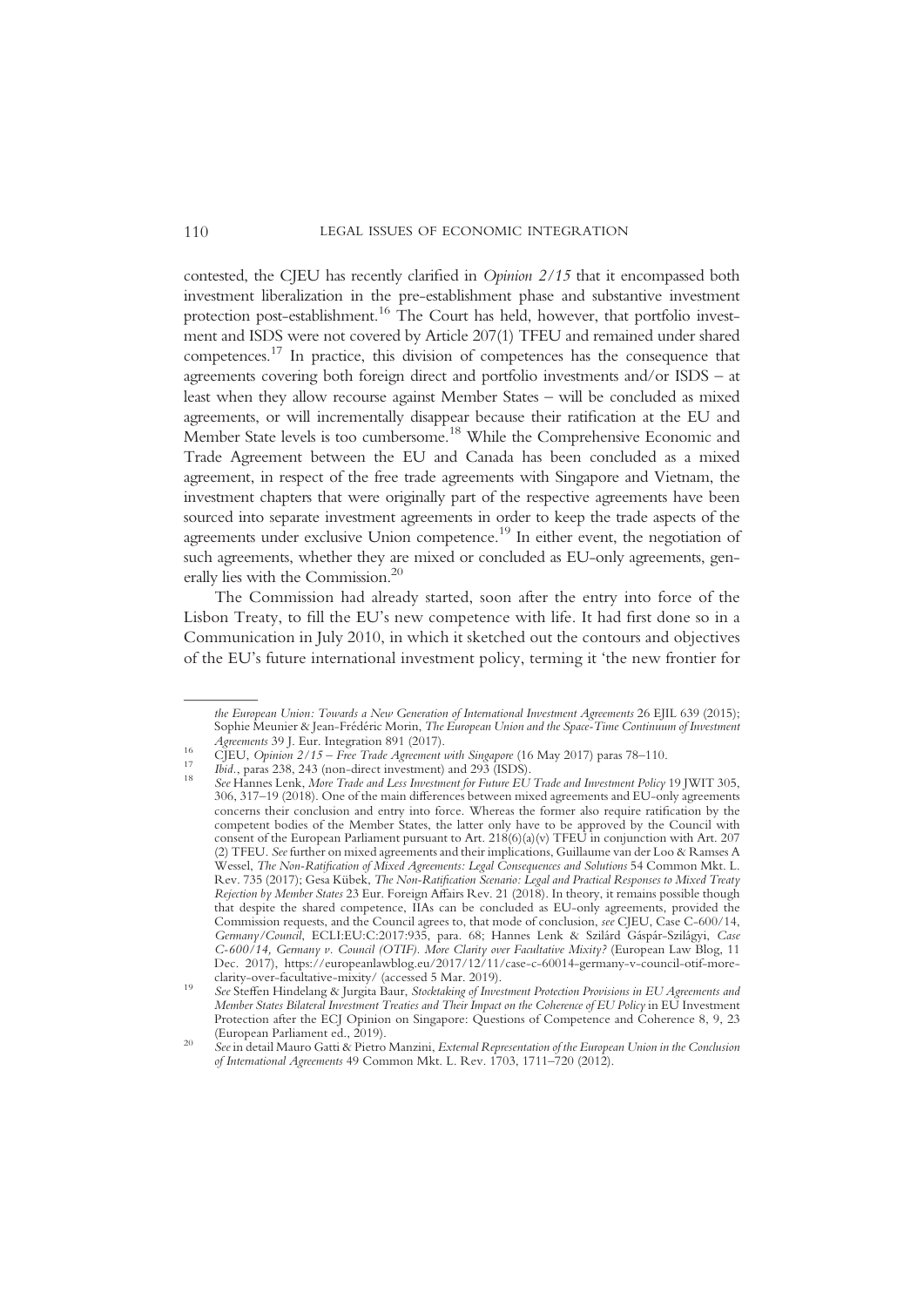the common commercial policy'.<sup>21</sup> Expressing itself favourably concerning the general benefits of investment flows for economic growth, employment, and development, the Commission acknowledged the leading position of the EU to shape the law governing international investment relations. While building on 'best practices' of Member States,<sup>22</sup> the Commission stressed that the EU had better leverage in negotiating rules with third countries than Member States acting individually. It could thus better 'ensure that EU investors abroad enjoy a level-playing field, which assures uniform and optimal conditions for investment through the progressive abolition of restrictions on investment'. <sup>23</sup> The abolition of such restrictions is imperative for the EU, not least because of the mounting significance of global value chains and services trade.<sup>24</sup>

That achieving further market access and investment liberalization were among the core goals of the EU's common commercial policy was also echoed by the Council, which emphasized, in its reaction to the Commission's July 2010 Communication, that EU IIAs should provide for 'effective and ambitious investment protection and market access'.<sup>25</sup> Similarly, the European Parliament, while stressing the need for transparency in international trade negotiations, and expressing concerns about the effect of IIAs on certain sensitive areas of public policy-making, recognized the importance of the external dimensions of investment protection and liberalization. It emphasized, inter alia, that 'investor protection for all EU investors must remain the first priority of investment agreements' <sup>26</sup> and highlighted the need to 'ensure reciprocity when negotiating market access with its main developed trading partners and the major emerging economies'. 27

The objective of further investment liberalization has also been translated into actual trade and investment agreements that the EU has concluded as part of its post-Lisbon common commercial policy. Thus, agreements like the EU-Canada Comprehensive Economic and Trade Agreement (CETA), as well as the agreements concluded with Vietnam and Singapore, contain market access commitments for foreign investors that go beyond the pre-existing frameworks.<sup>28</sup>

<sup>&</sup>lt;sup>21</sup> European Commission, *Towards a Comprehensive European International Investment Policy COM(2010)*<br>343 final, quote at 2 (7 July 2010).

<sup>&</sup>lt;sup>22</sup> *Johna, quote at 2 (7 July 2010).*<br>
<sup>23</sup> *Ibid.*, at 8.<br>
<sup>23</sup> *Bid.*, at 4–5 (quote at 4).<br> *See European Commission, Trade for All: Towards a More Responsible Trade and Investment Policy COM*<br>
(2015)497 final 5-6 (1

<sup>(2015)497</sup> final 5-6 (14 Oct. 2015). <sup>25</sup> Council of the European Union, Conclusions on a Comprehensive European International Investment Policy (3041st Foreign Affairs Council Meeting, Luxembourg, 25 Oct. 2010) para. 16, www.consilium.

<sup>&</sup>lt;sup>26</sup> European Parliament, Resolution of 6 Apr. 2011 on the Future European International Investment Policy (2010/2203(INI)) [2012] Official Journal C 296 E/34, para. 15.

<sup>(2010/2203(</sup>INI)) [2012] Official Journal C 296 E/34, para. 15. <sup>27</sup> Ibid., para. 21. <sup>28</sup> See Comprehensive Economic and Trade Agreement (CETA) between Canada and the European Union and its Member States (signed 30 Oct. 2016, entered provisionally into force 21 Sept. 2017)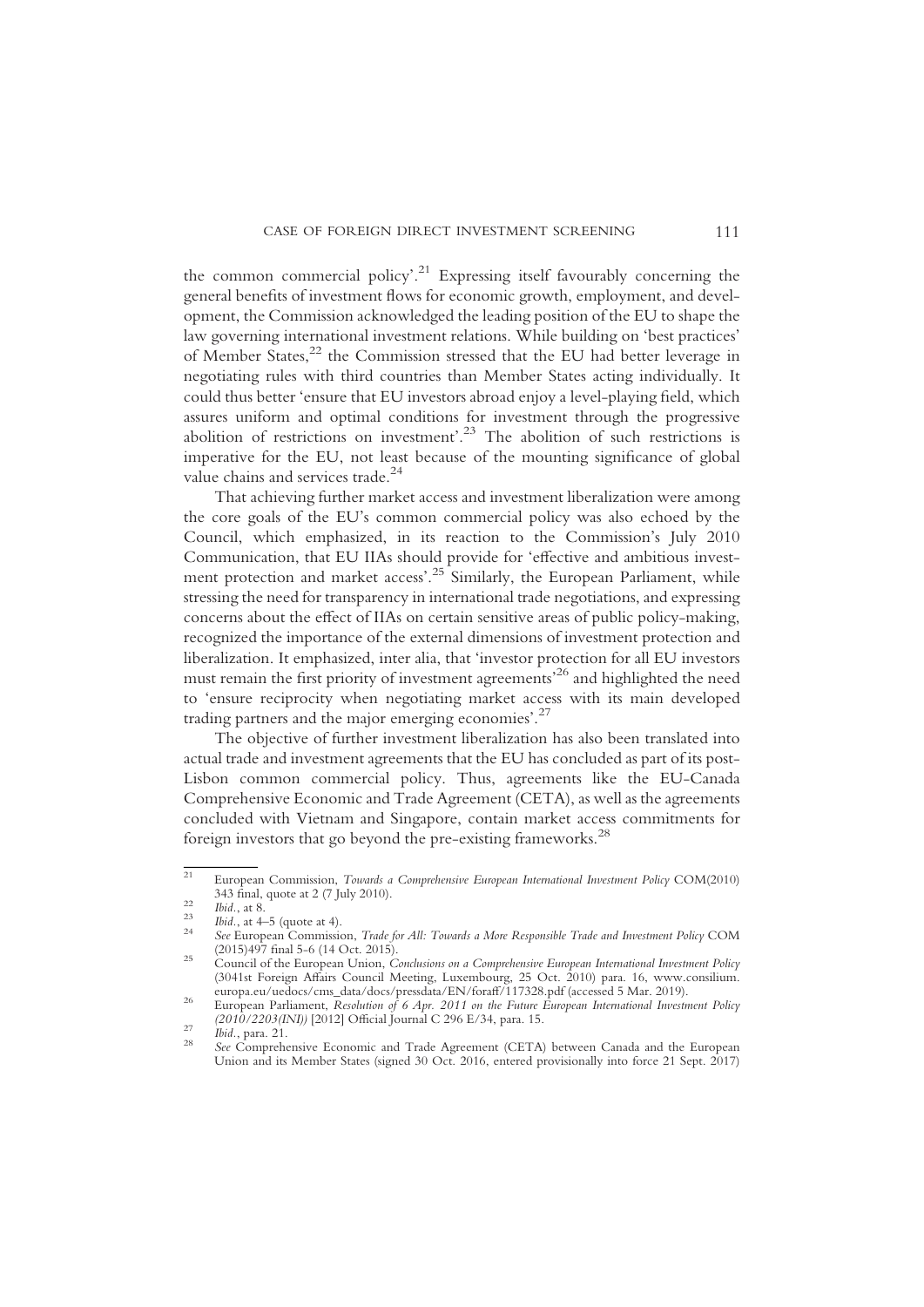At the same time, while incrementally replacing Member States as the main actors in international investment law,  $^{29}$  the EU's ambition is not simply to continue past policies, but to engage in a comprehensive reform of this field of international law. This already transpired when the Commission stressed, in its July 2010 Communication, the need for 'balance' between investor interests and regulation in the public interest. $30$  The desire for reform became acute though after public criticism of international investment law and ISDS mounted when plans to negotiate the Transatlantic Trade and Investment Partnership (TTIP) with the United States crystallized in 2014.

Following a 'Public consultation on modalities for investment protection and ISDS in TTIP<sup>531</sup> conducted in reaction to that criticism, the Commission formulated reform objectives for the EU's foreign investment policy and IIA practice.<sup>32</sup> On substance, IIAs should not negatively impact the right to regulate, inter alia, through clearer formulation of substantive standards of treatment, carve-outs, exception clauses, and institutional rules to control the interpretation and application of IIAs. On procedure, the Commission suggested a fundamental shift in ISDS from a reformed version of investor-state arbitration to the establishment of a permanent, two-tiered 'investment court system'. The Commission proposed this system first in the TTIP negotiations<sup>33</sup> and since has managed to include it in CETA<sup>34</sup> and in the

<sup>[2017]</sup> Official Journal L 11/23, Arts 8.4, 9.6, 13.6. For the agreements between the EU, on the one hand, and Singapore and Vietnam, on the other hand, which have been split into EU-only trade agreements and separate agreements addressing investment, see the references provided at http://ec.

europa.eu/trade/policy/countries-and-regions/negotiations-and-agreements/ (accessed 5 Mar. 2019). <sup>29</sup> Note that existing Member State IIAs with third countries can remain in place under the so-called 'grandfathering' regulation. See Regulation (EU) No 1219/2012 of the European Parliament and of the Council of 12 Dec. 2012 establishing transitional arrangements for bilateral investment agreements

<sup>&</sup>lt;sup>30</sup> European Commission, Towards a Comprehensive European International Investment Policy COM

<sup>(2010)343</sup> final, 9. <sup>31</sup> The online questionnaire, consultation notice, and consultation document, European Commission Online Public Consultation on Investment Protection and Investor-to-State Dispute Settlement (ISDS) in the Transatlantic Trade and Investment Partnership Agreement (TTIP) (2018), trade.ec.europa.eu/consulta-

<sup>&</sup>lt;sup>32</sup> For the result of the public consultations, see European Commission, Report: Online Public Consultation on Investment Protection and Investor-to-State Dispute Settlement (ISDS) in the Transatlantic Trade and Investment Partnership Agreement (TTIP) SWD(2013) 3 final (13 Jan. 2015).

Investment Partnership Agreement (TTIP) SWD(2013) 3 final (13 Jan. 2015) . <sup>33</sup> See European Commission, Commission Draft Text TTIP: Investment (2015), http://trade.ec.europa.eu/ doclib/docs/2015/Sept./tradoc\_153807.pdf. See also European Commission, Investment in TTIP and Beyond – The Path for Reform (2015), http://trade.ec.europa.eu/doclib/docs/2015/may/tra-doc 153408.PDF (all accessed 5 Mar. 2019).

<sup>&</sup>lt;sup>34</sup> See CETA, supra n. 28, Arts 8.18, 8.21–43. The investment court system was included in CETA at the stage of so-called legal scrubbing. The originally concluded, pre-scrubbing version of CETA of Sept. 2014 still contained a reformed version of arbitration to settle investor-state disputes. See European Commission, Consolidated CETA Text (1 Aug. 2014), Arts X.25 ff, www.tagesschau.de/wirtschaft/ ceta-dokument-101.pdf (accessed 5 Mar. 2019).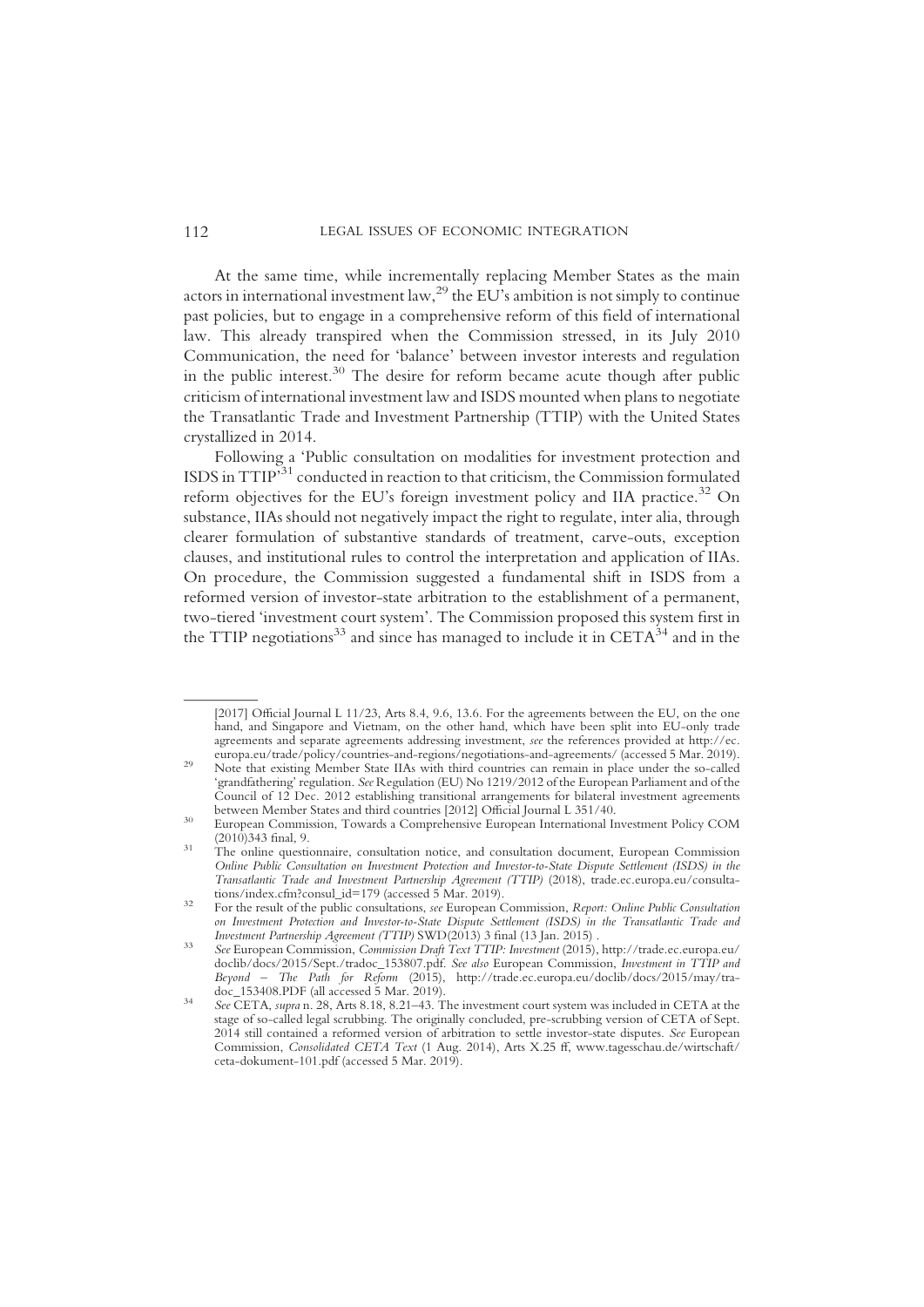investment agreements with Vietnam<sup>35</sup> and Singapore.<sup>36</sup> Likewise, the free trade agreement between the EU and Mexico is to contain a version of the investment court system.<sup>37</sup> In parallel, the EU is also pushing for the establishment of a permanent international investment court at the multilateral level.<sup>38</sup>

Both the integration of market access and investment liberalization and the efforts to reform international investment law are not only matters of EU policy. Both aspects mirror the constitutional framework the Lisbon Treaty has set up for the EU's external relations, including the Common Commercial Policy. As stated in Article 207(1) TFEU, 'the common commercial policy shall be conducted in the context of the principles and objectives of the Unions external action'. These principles, in turn, are set out in Article 21(1) and (2) TEU. Article 21(1) subparagraph 1 TEU lays out the general principles guiding EU external relations as follows:

The Union's action on the international scene shall be guided by the principles which have inspired its own creation, development and enlargement, and which it seeks to advance in the wider world: democracy, the rule of law, the universality and indivisibility of human rights and fundamental freedoms, respect for human dignity, the principles of equality and solidarity, and respect for the principles of the United Nations Charter and international law.

These objectives, as further set out in Article 21(2) TEU, are to be translated into common policies and concrete actions and include, as relevant for international trade and investment relations, 'encourag[ing] the integration of all countries into the world economy, including through the progressive abolition of restrictions on international trade<sup>39</sup> and actions that 'ensure sustainable development'<sup>40</sup> and 'good global governance'.<sup>41</sup> Article 21 TEU therefore sets out how the EU should shape the law of globalization through its external relations and the treaty frameworks it participates in.

<sup>35</sup> See EU-Vietnam Investment Protection Agreement (authentic text as of Aug. 2018), Ch. 3 (Dispute Settlement) s. B (Resolution of Disputes between Investors and Parties) sub-s. 4 (Investment Tribunal System), http://trade.ec.europa.eu/doclib/press/index.cfm?id=1437 (accessed 5 Mar. 2019).

See EU-Singapore Investment Protection Agreement (authentic text as of Apr. 2018) Ch. 3 (Dispute Settlement) s. A, http://trade.ec.europa.eu/doclib/press/index.cfm?id=961 (accessed 5 Mar. 2019).

See the text published of the Agreement in principle: EU-Mexico Global Agreement (text as of 21 Apr. 2018) Ch. 19 (Investment Dispute Resolution) Arts 11 and 12, http://trade.ec.europa.eu/doclib/

<sup>&</sup>lt;sup>38</sup> See European Commission, Submission of the European Union and its Member States to UNCITRAL Working Group III (18 Jan. 2019), <http://trade.ec.europa.eu/doclib/html/157631.htm (accessed 5 Mar. 2019) (reproduced in UNCITRAL, UN Doc No A/CN.9/WG.III/WP.159/Add.1 (24 Jan. 2019)). On the mandate of the Commission, see Council of the European Union, Negotiating Directives for a Convention Establishing a Multilateral Court for the Settlement of Investment Disputes (EU Doc No 12981/17 ADD 1) (1 Mar. 2018).<br>
<sup>39</sup> Art. 21(2)(e) TEU.<br>
<sup>40</sup> Art. 21(2)(f) TEU.<br>
<sup>41</sup> Art. 21(2)(h) TEU.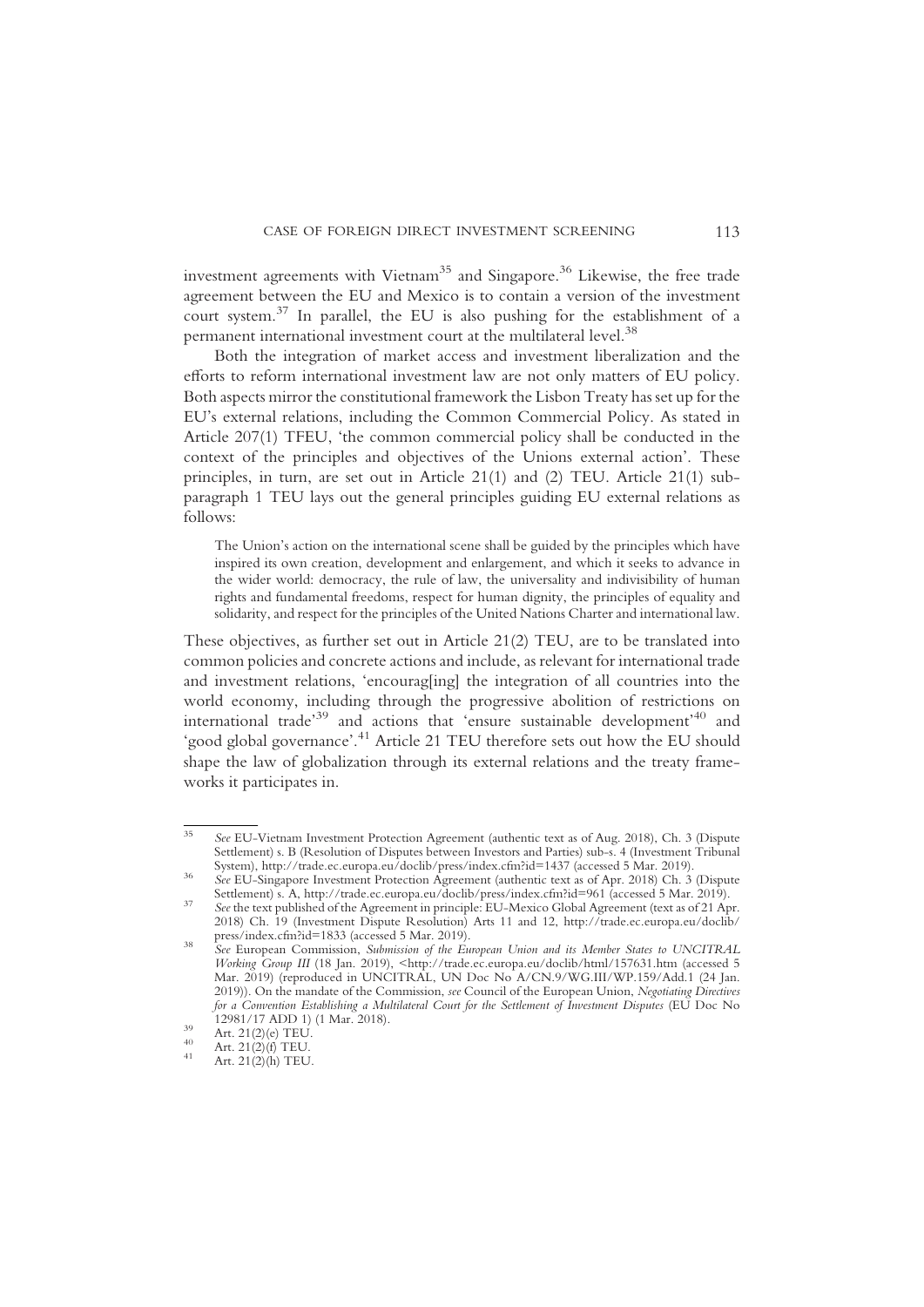Meanwhile the Commission has interlaced its policy on external trade and investment with the Lisbon Treaty's constitutional foundations in a 2015 Communication entitled 'Trade for All: Towards a More Responsible Trade and Investment Policy'. <sup>42</sup> In it, the Commission expresses the connection between the EU's trade and investment policy and its basic constitutional values as follows:

EU trade policy is for all. It seeks to improve conditions for citizens, consumers, workers and the self-employed, small, medium and large enterprises, and the poorest in developing countries, and addresses the concerns of those who feel they are losing out from globalisation. While trade policy must deliver growth, jobs and innovation, it must also be consistent with the principles of the European model. It must, in short, be responsible. It must be effective at actually delivering economic opportunities. It must be transparent and open to public scrutiny. It must promote and defend European values.<sup>43</sup>

In the Commission's view, a value-based trade and investment policy entails the promotion of a new approach to investment, not only insofar as it relates to the EU, but to the entire world. Indeed, the Commission considers that '[t]he EU is best placed – and has a special responsibility – to lead the reform of the global investment regime, as its founder and main actor'. <sup>44</sup> This reform, in turn, should be guided by connecting the EU's trade and investment policy, in line with Article 21 TEU, to the goals of promoting sustainable development, human rights, and good governance.<sup>45</sup>

Key in this context are also the forms and fora through which to implement the EU's Common Commercial Policy and its efforts to reform international investment law. While stressing its interest in using multilateral settings, in line with the demand in Article 21(2)(h) TEU to 'promote an international system based on stronger multilateral cooperation', the Commission also acknowledges the need to 'mov[e] forward bilateral relationships' and to determine EU 'priorities to open negotiations … primarily based on economic criteria'. <sup>46</sup> This encompasses, above all, negotiations with economically particularly important actors, like the United States, with whom the EU wants to achieve 'an ambitious and balanced market access package comparable to the EU's FTA with Canada' <sup>47</sup> and China, where 'European participation in China's "One belt, one road" projects' is key.<sup>48</sup> In both cases, effective commitments to have access to US and Chinese markets is of preeminent importance for the EU.

 $\frac{42}{42}$  See European Commission, *Trade for All: Towards a More Responsible Trade and Investment Policy COM* (2015)497 final (14 Oct. 2015).

<sup>43&</sup>lt;br> *bid.*, at 3.<br> *bid.*, at 15.<br> *bid.*, at 15.<br> *bid.*, at 15.<br> *bid.*, at 15-20.<br> *bid.*, at 22.<br> *bid.*, at 22.<br> *bid.*, at 22.<br> *bid.*, at 22.<br> *bid.*, at 22.<br> *bid.*, at 22.<br> *bid.*, at 22. Outlook JOIN(2019)5 final (12 Mar. 2019).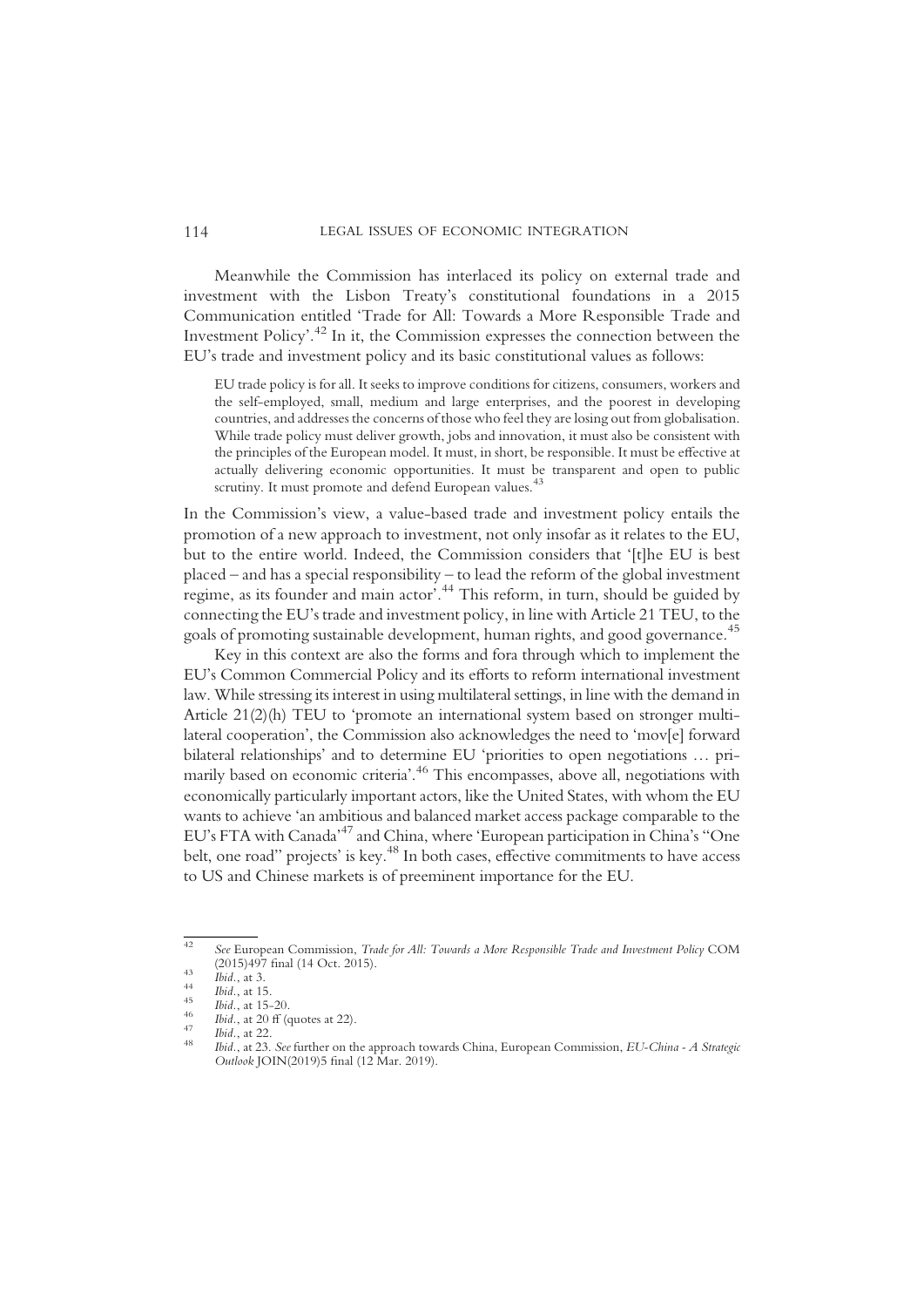All in all, as this Part has shown, the progressive abolition of restrictions on international trade and investment constitutes a constitutional mandate for the EU's common commercial policy. Similarly, the efforts by the EU to reform international investment law correspond to the constitutional objective of the common commercial policy to promote democracy, the rule of law, human rights, sustainable development, and global governance. It is this broader context in which the analysis of the new EU FDI screening framework should be placed. Once this is done, it should become clear that that framework can be explained not only as an instrument to protect defensive EU interests, but also has the function of helping to overcome obstacles that exist elsewhere in the EU's constitutional law to implementing the EU's constitutional mandate to liberalize investment flows and to reform international investment law, in particular, as the need for bilateral negotiations of trade and investment agreements increases.

## 3 EU CONSTITUTIONAL LAW AS AN OBSTACLE TO EU BARGAINING FOR INVESTMENT LIBERALIZATION IN BILATERAL NEGOTIATIONS

Notwithstanding the mandate in Article 21 TEU to shape the law of globalization in line with the EU's core constitutional values (rule of law, democracy, human rights, and sustainable development), EU constitutional law creates significant obstacles for fulfilling this mandate effectively in treaty negotiations with third countries. Most importantly, the free movement of capital in relation to third countries, which is laid down in Article 63 TFEU as part of the EU's internal market rules, puts the EU in a relatively weak negotiating position when seeking to bargain for more investment liberalization and greater access for its own investors to the markets of third countries. As I will show, this internal market rule constitutes an obstacle for successful and efficient EU bargaining in particular in bilateral settings, which, even though Article 21(2)(h) TEU generally disfavours them compared to multilateral ones, become increasingly prevalent. The introduction of an EU framework for inward FDI screening closes this gap between external policy mandate and internal constitutional rules and brings the situation in the EU closer to that in place in the constitutional order of other economic powers whose ability to access foreign markets through trade and investment has been key for success, for example that of Germany addressed in Part 4.

To start, it is important to understand how the rules on free movement of capital in the TFEU reduce the EU's bargaining power in respect of investment liberalization with third countries, in particular in light of the fact that a considerable amount of foreign investment activities that qualify as FDI from the perspective of IIAs are covered already by the freedom of capital movement under EU law. Sedes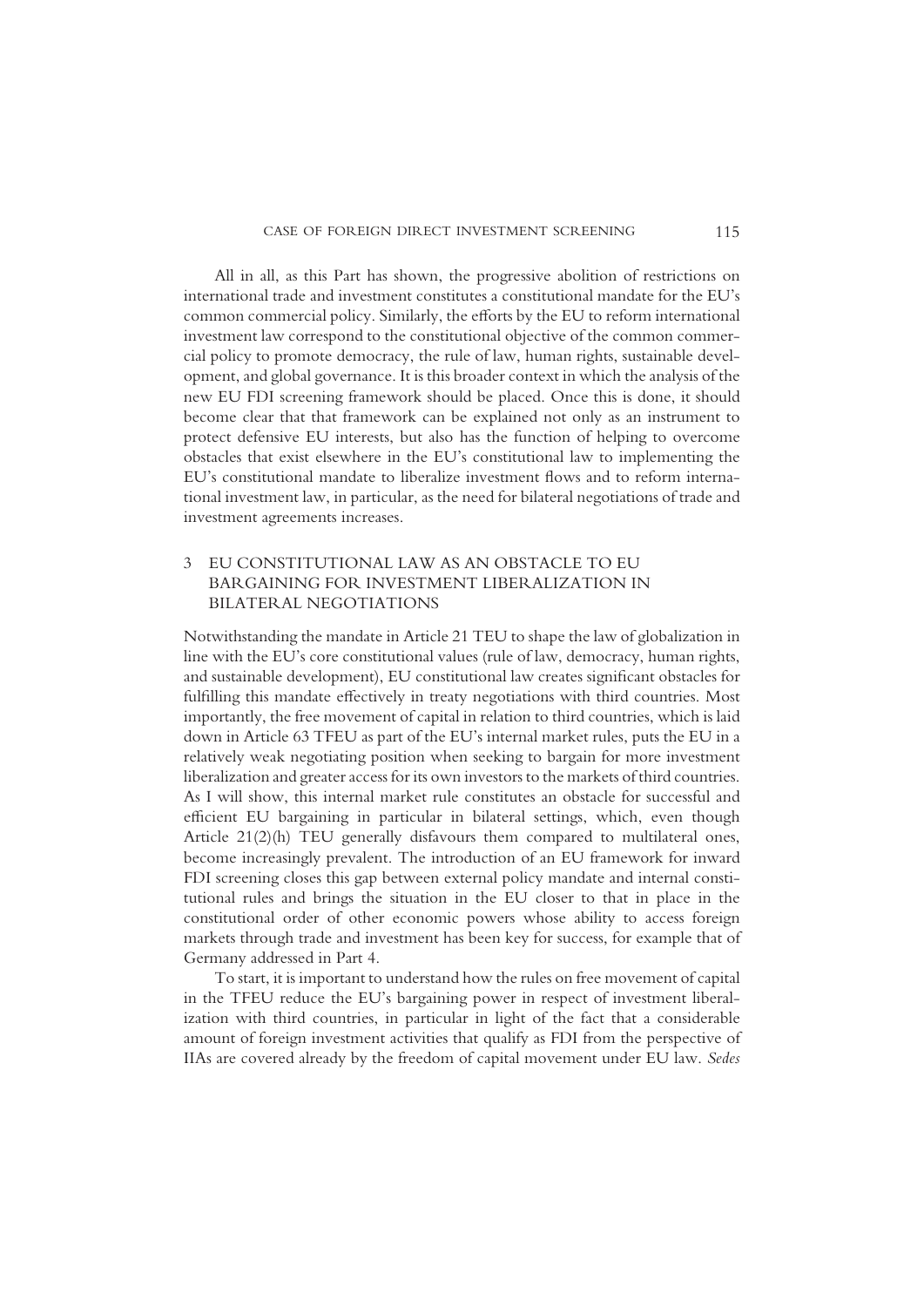materiae in this respect is Article 63 TFEU which provides that 'all restrictions on the movement of capital between Member States and between Member States and third countries shall be prohibited'.

Introduced by the Treaty of Maastricht, $49$  and unlike its predecessor in Article 67 of the Treaty of Rome,<sup>50</sup> Article 63 TFEU is the only fundamental freedom in the EU that not only applies in an intra-EU context, but also applies in relation to, and for the benefit of, third-country nationals. Subject to a number of exceptions laid down in Article 65 TFEU, inter alia, to protect 'public policy or public security,' Article 63 TFEU grants a right to non-discriminatory market access as a corollary of the prohibition of restrictions on the movement of capital from third countries. Its objective is, as stated in Article 64(2) TFEU, 'to achieve the objective of free movement of capital between Member States and third countries to the greatest extent possible'. Of relevance in the present context, Article 63 TFEU not only applies to portfolio investments,  $51$  but also covers economic activities that qualify as FDI in the sense used in IIAs.

In fact, pursuant to Annex I of Council Directive 88/361/EEC of 24 June 1988 for the implementation of Article 67 of the Treaty, $52$  which the CJEU still consistently uses to determine the scope of application of Article 63 TFEU,  $53$  even though it was passed to implement the predecessor provision of Article 63 TFEU under the Treaty of Rome, the notion of 'capital movement' encompasses a list of economic activities, which includes:

I – DIRECT INVESTMENTS:

- 1. Establishment and extension of branches or new undertakings belonging solely to the person providing the capital, and the acquisition in full of existing undertakings.
- 2. Participation in new or existing undertaking with a view to establishing or maintaining lasting economic links.
- 3. Long-term loans with a view to establishing or maintaining lasting economic links.
- 4. Reinvestment of profits with a view to maintaining lasting economic links.
- A Direct investments on national territory by non-residents
- B Direct investments abroad by residents
- II INVESTMENTS IN REAL ESTATE (not included under I)
- A Investments in real estate on national territory by non-residents
- B Investments in real estate abroad by residents

<sup>&</sup>lt;sup>49</sup> See supra n. 12.<br><sup>50</sup> Treaty Establishing the European Economic Community (Treaty of Rome) (signed 25 Mar. 1957, entered into force 1 Jan. 1958) 298 UNTS 11.

sa Gentered into force 1 Jan. 1958) 298 UNTS 12.<br>
See CJEU, Joined Cases C-282/04 and C-283/04, Commission/Netherlands [2006] ECR I-9141, para.<br>
19 (with further references).

<sup>1988]</sup> Official Journal L 178/5.<br>
1988] Official Journal L 178/5.<br>
53 For a recent example see CJEU, Joined Cases C-52/16 and C-113/16, SEGRO and Horváth, ECLI:EU: C:2018:157, para. 56.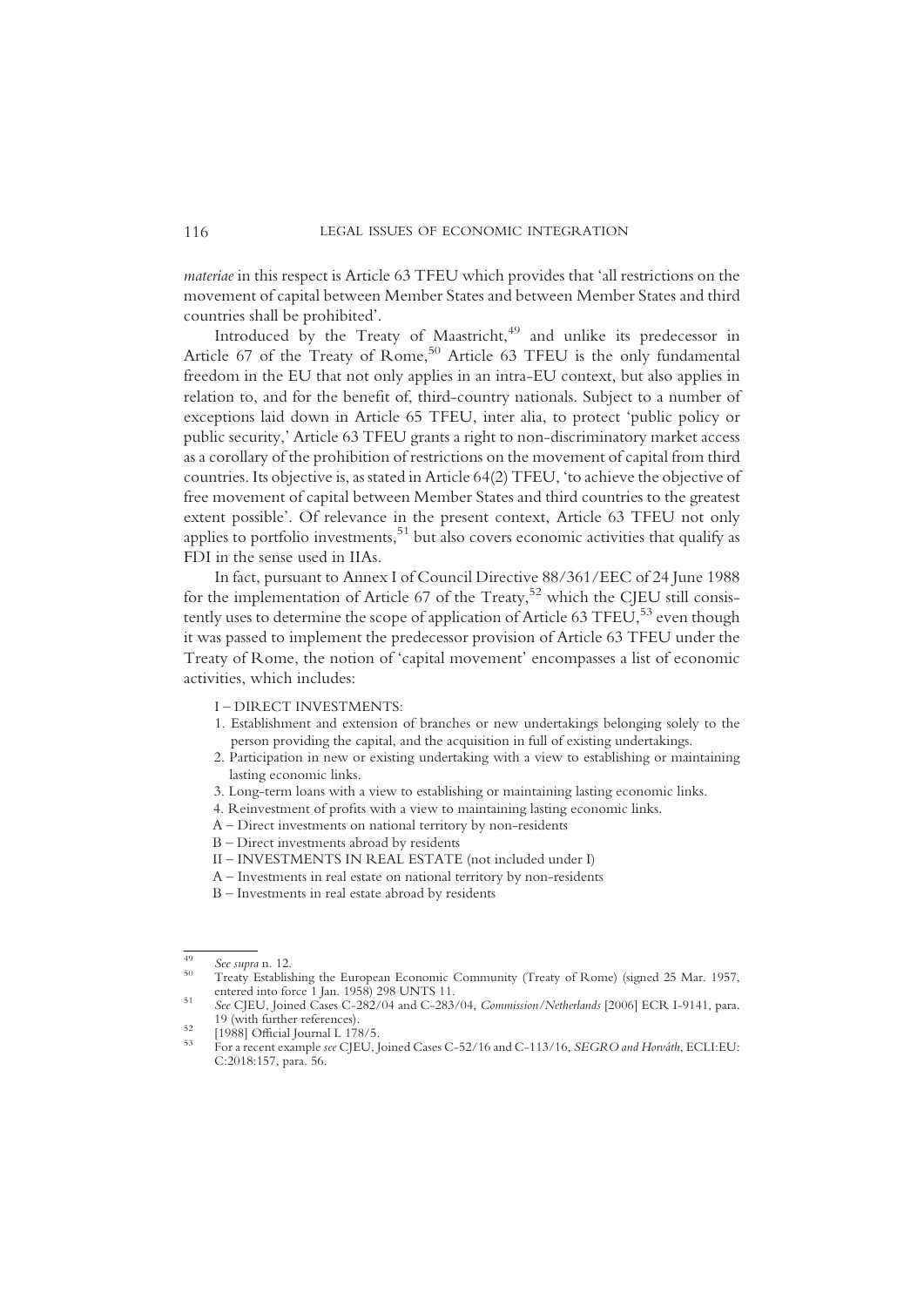As a consequence of this wide definition of 'capital movement', many economic activities that qualify as FDI from the perspective of IIAs fall under the scope of the freedom of capital movements in Article 63 TFEU and thus give a right to foreign investors to market access within the limits of that fundamental freedom. Article 63 TFEU thus applies to 'investments in real estate' and constrains, inter alia, limitations on the acquisition of real estate by foreign investors, both in case of direct and indirect investments through a company incorporated in the host State that is foreign owned and controlled.<sup>54</sup> But it also applies to all activities that qualify as 'direct investments' in the sense of Annex 1 of Directive 88/361/EEC, which includes the establishment of greenfield investment and the acquisition of brownfield investment through mergers and acquisitions. Also in those cases, the rules on free movement of capital in principle give third-country investors a right to access the EU market.<sup>55</sup>

The only carve-out from the application of market access rights under the free movement of capital in relation to third-country investors investing in the EU, which the CJEU has recognized, concerns market access restrictions that fall under the freedom of establishment pursuant to Article 49 TFEU. In respect of such measures, the CJEU reasoned:

Since the Treaty does not extend freedom of establishment to third countries, it is important to ensure that the interpretation of Article 63(1) TFEU as regards relations with third countries does not enable economic operators who do not fall within the limits of the territorial scope of freedom of establishment to profit from that freedom. Such a risk does not exist in a situation such as that at issue in the main proceedings. The legislation of the Member State in question does not relate to the conditions for access of a company from that Member State to the market in a third country or of a company from a third country to the market in that Member State.<sup>56</sup>

According to this reasoning, market access restrictions affecting extra-EU investors that fall under Article 49 TFEU cannot be assessed under the free movement of capital as this would in effect give those investors a right of establishment in the EU, which they do not have pursuant to Article 49 TFEU.

The difficulty in respect of market access restrictions of extra-EU investment, of course, is in determining when the freedom of establishment is affected in case of direct investments. To the extent assets other than shareholdings in companies established in the host State are concerned, any restrictions concerning market access would seem to fall exclusively within the scope of application of the freedom of capital movement. Indeed, in respect of restrictions to acquire real estate in an EU Member State, the CJEU recently held:

<sup>54</sup> See ibid., paras 50–60.<br>55 See CJEU, Case C-47/12, Kronos, ECLI:EU:C:2014:2200, paras 40–42.<br><sup>56</sup> CJEU, Case C-35/11, *Test Claimants (II)*, ECLI:EU:C:2012:707, para. 100; similarly, CJEU, Case C-47/12, Kronos, ECLI:EU:C:2014:2200, paras 53–54.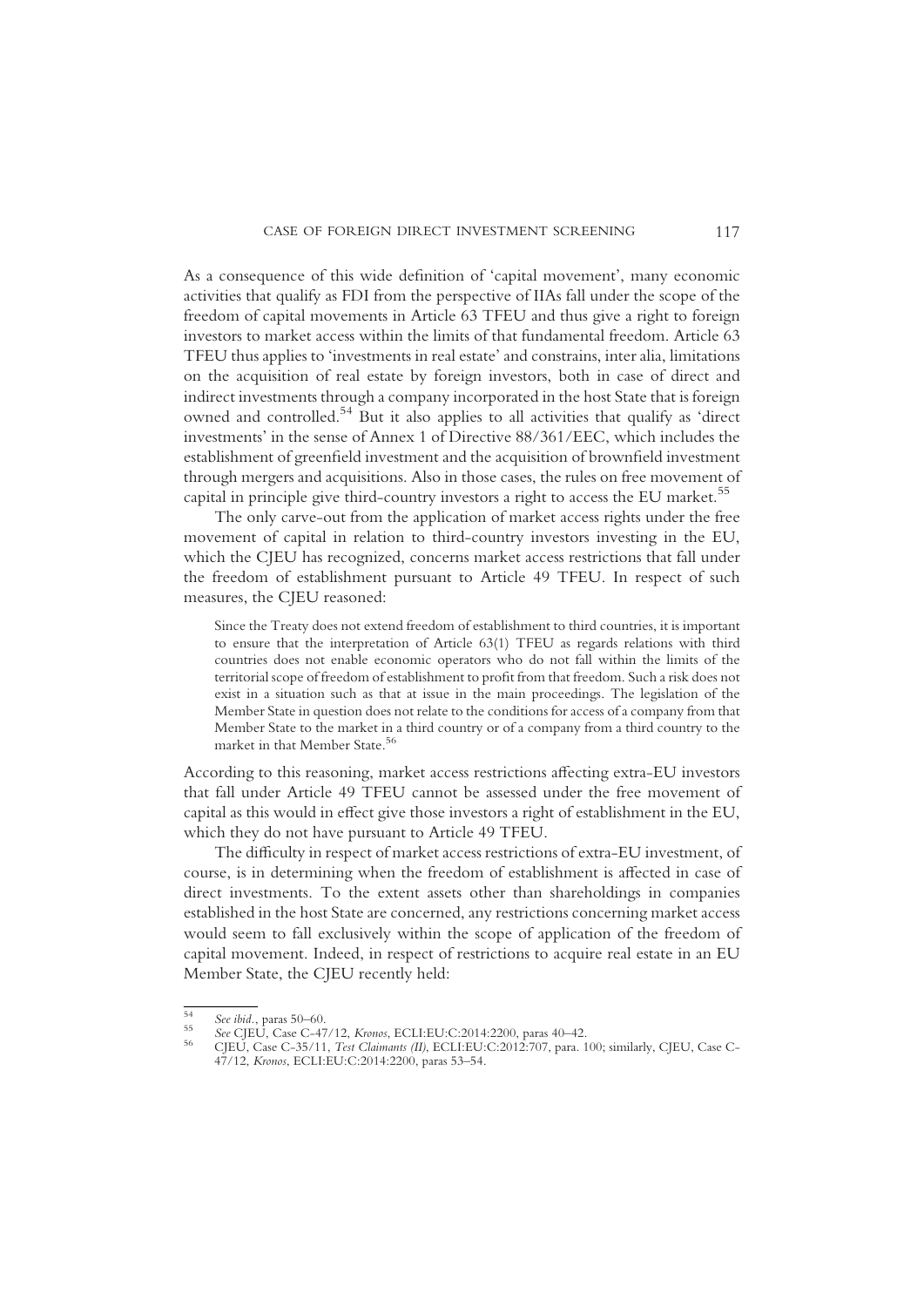[W]hen the right to acquire, use or dispose of immovable property on the territory of another Member State is exercised as the corollary of the right of establishment, it generates capital movements. Thus, although that legislation is, prima facie, capable of being covered by both the fundamental freedoms mentioned by the referring court, the fact remains that, in the context of the main proceedings, any restrictions on freedom of establishment resulting from that legislation are an inevitable consequence of the restriction of the free movement of capital and, therefore, do not justify an independent examination of that legislation in the light of Article 49 TFEU.<sup>57</sup>

Consequently, market access restrictions that are merely consequences of regulations of capital movement, but that do not prohibit establishment in an EU Member State as such, are not to be assessed under the freedom of establishment under Article 49 TFEU. Extra-EU investors facing restrictions on investing in such assets, in turn, can challenge them by relying on the free movement of capital laid down in Article 63 **TFEU** 

The situation is different when the incorporation of a local company in a Member State of the EU for purposes of the establishment of a greenfield investment is concerned. Given that the incorporation of a company in a Member State other than the home State constitutes an exercise of the freedom of establishment under Article 49 TFEU,<sup>58</sup> third-country investors cannot invoke the free movement of capital to challenge restrictions to incorporate in the EU.

Similarly, the acquisition of brownfield investments through a share deal, that is, the merger with, or acquisition of, existing companies in an EU Member State, falls, under certain circumstances, under the freedom of establishment and cannot be challenged by reliance on the free movement of capital. If the acquisition of a shareholding in a company established in a Member State by a third-country investor is at stake, the CJEU distinguishes in its jurisprudence as follows between the freedom of establishment and the free movement of capital:

As regards the question whether national legislation falls within the scope of one or other of the freedoms of movement, it is clear from well established case-law that the purpose of the legislation concerned must be taken into consideration. National legislation intended to apply only to those shareholdings which enable the holder to exert a definite influence on a company's decisions and to determine its activities falls within the scope of Article 49 TFEU on freedom of establishment. On the other hand, national provisions which apply to shareholdings acquired solely with the intention of making a financial investment without any intention to influence the management and control of the undertaking must be examined exclusively in light of the free movement of capital.<sup>59</sup>

 $57$  CJEU, Joined Cases C-52/16 and C-113/16, *SEGRO and Horváth*, ECLI:EU:C:2018:157, paras 54–55 (internal references omitted).

<sup>55 (</sup>internal references omitted). <sup>58</sup> CJEU, Case C-81/87, Daily Mail, ECR 1988, 5483, para. 17. <sup>59</sup> CJEU, Case C-35/11, Test Claimants (II), ECLI:EU:C:2012:707, paras 90–92 (internal references omitted).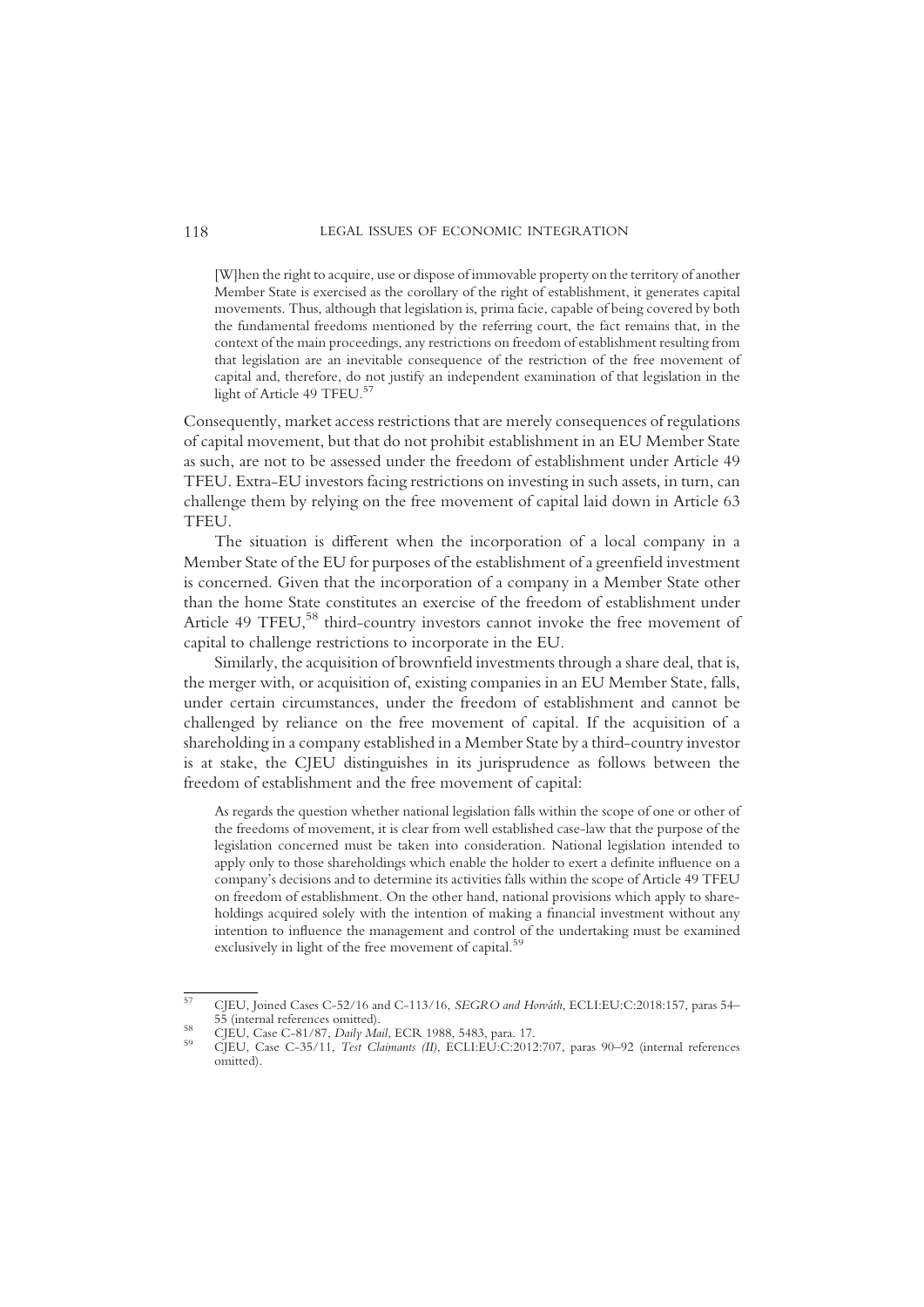When a situation arises in which the CJEU considers that an investor can exercise 'definite influence' over a company, in turn, depends on the circumstances of each case. <sup>60</sup> No bright line rule exists and the spectrum is wide. While, at one end, no majority shareholding is necessary to establish 'definite influence' when other ways of exercising influence exist, at the other end, a participation of 10% will usually not suffice. 61

Despite the uncertainty arising from the CJEU's jurisprudence on when market access restrictions for the acquisition of shareholdings in companies incorporated in Member States fall under the freedom of establishment, where they cannot be challenged by extra-EU investors, and when the free movement of capital applies, which also protects extra-EU investors, there is a significant spectrum in which third-country investors already have a right to access the EU internal market under the free movement of capital and implement FDI projects including through the acquisition of shareholdings in EU companies.

Moreover, even in situations where market access restrictions only fall under the freedom of establishment, EU law arguably offers possibilities for non-EU investors to benefit from the freedom of establishment and tackle or circumvent market access restrictions, including FDI screenings that exist in some, but not all Member States.<sup>62</sup> Non-EU investors can, for example, incorporate in another Member State and, through that corporate vehicle, which qualifies as an EU company, claim the freedom of establishment in the Member State in which they ultimately want to acquire direct influence over a company. Through such structuring, extra-EU investors can potentially circumvent market access restrictions and claim a right to market access even if the free movement of capital was initially not applicable.

All in all, the situation in the EU shows that third-country investors have broad opportunities to invoke internal market law and its fundamental freedoms in order to claim a right to market access without the need for a specific treaty commitment of the EU vis-à-vis the investor's home State. At the same

<sup>60</sup> See CJEU, Case C-47/12, Kronos, ECLI:EU:C:2014:2200, para. 37; Georg Ress & Jörg Ukrow, Artikel 63 AEUV: Freier Kapital- und Zahlungsverkehr, in Das Recht der Europäischen Union, paras 315–16 (Eberhard Grabitz, Meinhard Hilf & Martin Nettesheim eds, CH Beck 2017). In the same vein, Steffen Hindelang, The Free Movement of Capital and Foreign Direct Investment: The Scope of Protection in EU Law (OUP 2009) 85 (' … this study regards as the most appropriate approach a comprehensive overall view of the factual conditions under particular consideration of the applicable company law in

the individual case C-492/04, *Lasertec* [2007] ECR I-3775, paras 21 ff and Joined Cases C-436/08 and C-437/08, Haribo [2011] ECR I-305, para. 36 (10% not sufficient). For an overview over CJEU case law, see Philip Strik, Shaping the Single European Market in the Field of Foreign Direct Investment 45–46 (Hart 2014).

<sup>2014).</sup> <sup>62</sup> See Stephan W Schill, Der Schutz von Auslandsinvestitionen in Deutschland im Mehrebenensystem: deutsches, europäisches und internationales Recht 135 AöR 498, 519–20 (2010).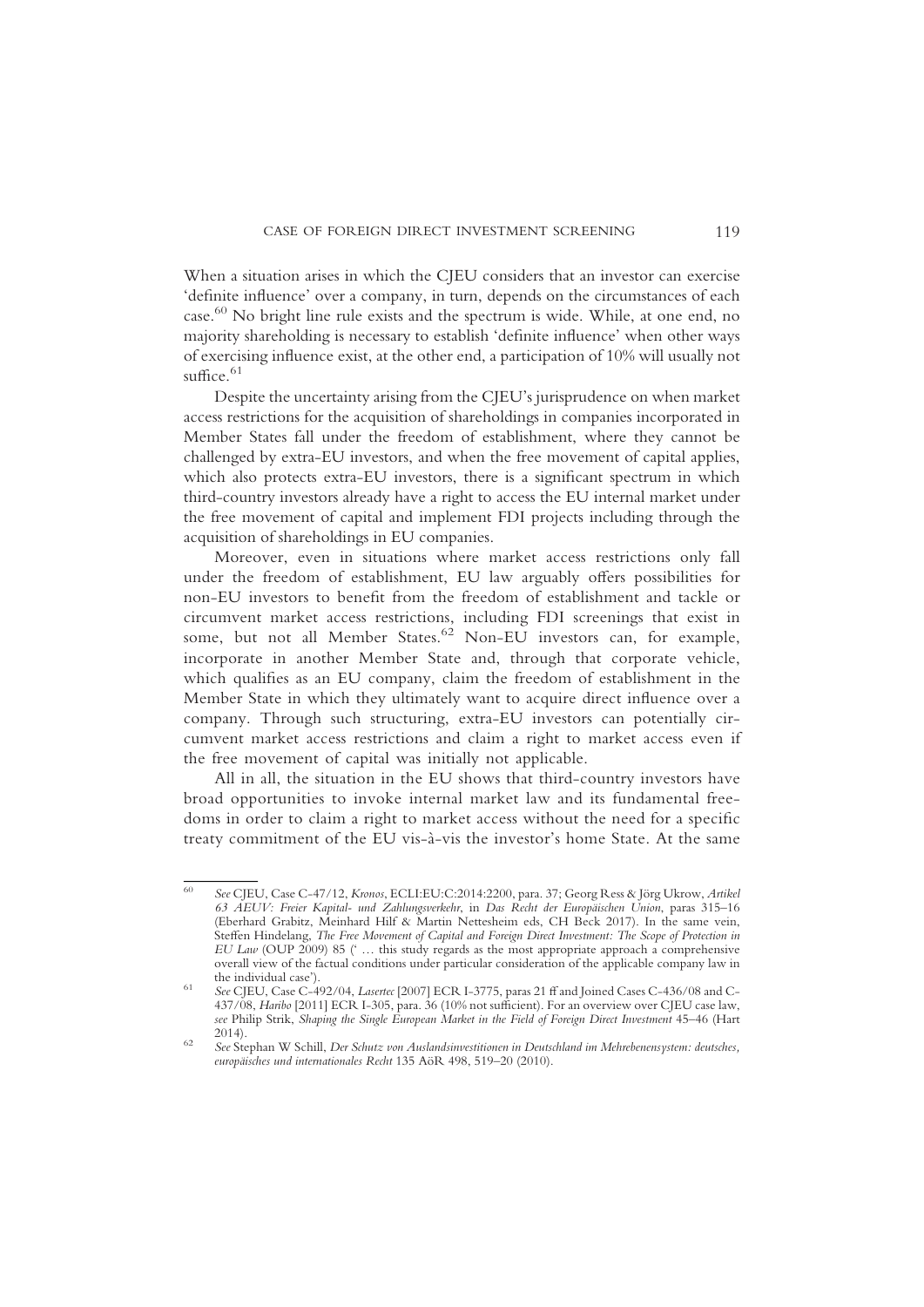time, the situation under primary EU law constitutes a weakness for the EU's negotiation power when seeking market access commitment with third countries in trade and investment agreements. After all, as far as the free movement of capital applies, and to the extent possibilities for foreign investors exist to use corporate structures in the EU to benefit from the freedom of establishment, extra-EU investors already have (de iure or de facto) a right to access the EU internal market and to challenge market access restrictions in EU courts. In such a situation, the EU's counterpart in a treaty negotiation concerning market access for FDI will have little incentive to open its own market to EU investors in return for market access commitments that already exist under EU constitutional law independently of a specific international treaty.

The ability to negotiate for investment liberalization on the basis of reciprocity – market access for EU investors abroad in return for market access for third-country investors in the  $EU$  – is therefore significantly limited because of the EU's internal market rules. This situation may be less problematic in multilateral negotiations where reciprocity is not the key bargaining chip. In bilateral settings, by contrast – which are increasingly important for trade and investment liberalization, both as regards WTO+ commitments and in light of the tangible risk that the WTO dispute settlement system becomes defunct – it can effectively undermine the EU's negotiation position, in particular with economically powerful states, such as China or the United States. All of this shows that one branch of EU constitutional law, namely its rules on the internal market, could undermine the fulfilment of the objectives of another branch of EU constitutional law, that is, the EU Common Commercial Policy and its objectives to achieve further investment liberalization and to reform international economic law along the lines of the constitutional values listed in Article 21 TEU.

#### 4 EU AND GERMAN CONSTITUTIONAL LAW COMPARED

The difficulties for the EU in negotiating access for its foreign investors to thirdcountry markets, and their origin in the EU's constitutional structure, become particular clear when comparing the situation under EU constitutional law to that in other countries that prosper economically and do so because they rely on being embedded in an open global economy. A case in point is the situation in Germany, which grants to foreign investors less constitutional protection than it does to nationals, in particular as regards market access. This constitutional setting was crafted post-World War II by the founding fathers of the Grundgesetz (Basic Law), Germany's Constitution, at a time when Germany had not yet been embedded in the EU common market, precisely in order to empower the German government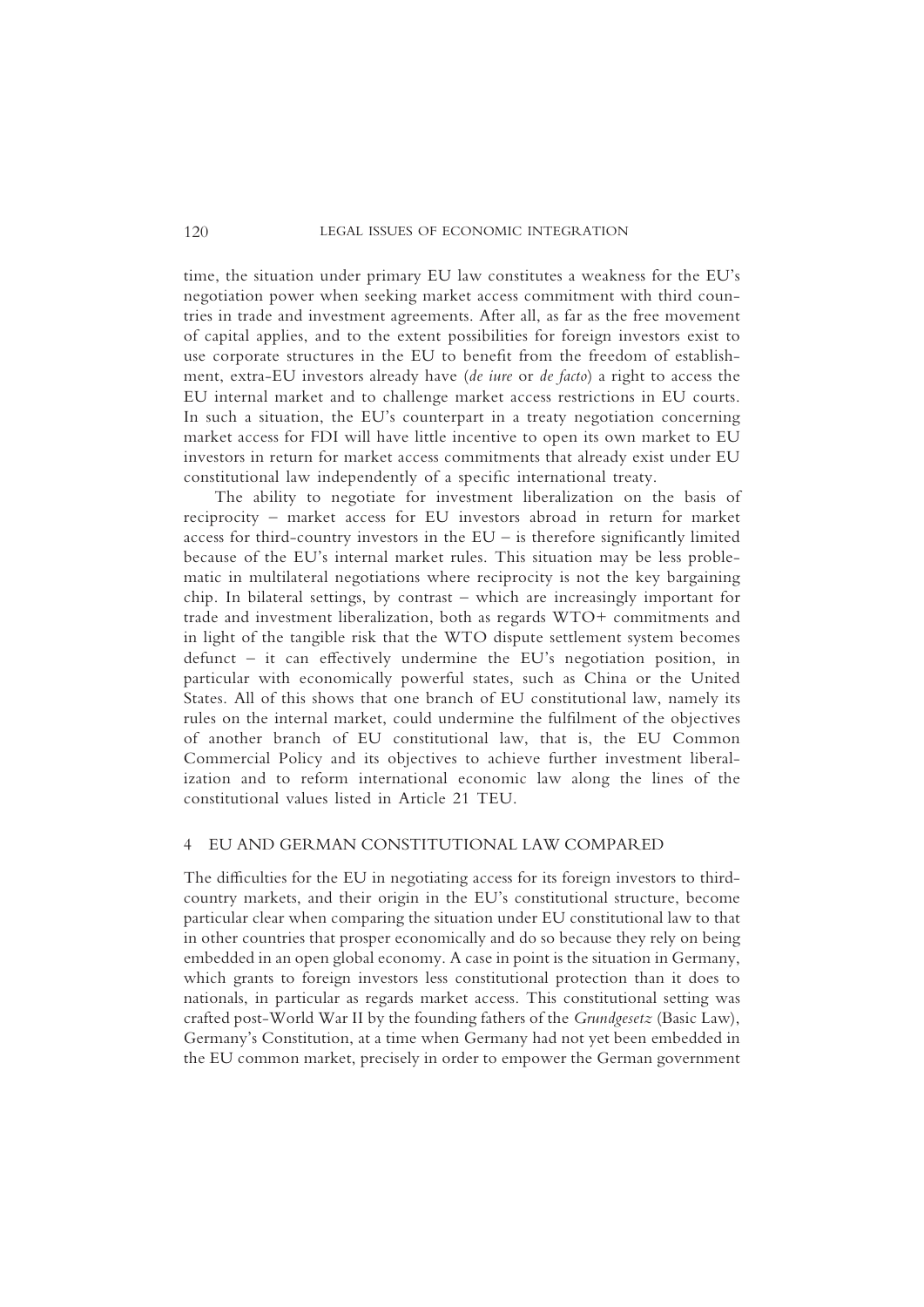to negotiate, based on reciprocity, for market access for its own investors abroad in return for market access of third-country investors in Germany. A more detailed look at the constitutional situation in Germany illustrates this clearly and helps understand the constitutional law dilemma the EU finds itself in.

Although at the level of statutory protection there are few differences between the rights of foreign and of domestic investors in Germany, the Basic Law differentiates between both groups as regards their constitutional status.<sup>63</sup> While both foreign and domestic investors enjoy the right to property under Germany's Basic Law,<sup>64</sup> other constitutional rights that are key for economic activity only accrue to domestic, not foreign investors. This holds true, above all, for the freedom of profession guaranteed in Article 12 of the Basic Law, which protects against (certain) government restrictions of market access and is the basis for the freedom of enterprise.65 Similarly, the freedom of assembly guaranteed in Article 9 of the Basic Law, which encompasses the right to establish corporations and the right of employers to associate themselves in employers' unions and interest associations, only applies to German nationals, not foreigners.66 Foreigners, in turn, are relegated

 $\overline{63}$  For this and the following see ibid., at 503 ff. Differences at the statutory level concern the right of residence and, with regard to foreign legal entities who lack legal personality under German law, the right to operate a business. In few areas, such as arms legislation, nationality may be a ground to deny the issuance of the necessary operating permits. Finally, foreign investment in Germany may be subject to restrictions in order to protect public safety and order. See ibid., at 504–05. <sup>64</sup> Art. 14 [Property, inheritance, expropriation]

<sup>(1)</sup> Property and the right of inheritance shall be guaranteed. Their content and limits shall be defined by the laws.

<sup>(2)</sup> Property entails obligations. Its use shall also serve the public good.

<sup>(3)</sup> Expropriation shall only be permissible for the public good. It may only be ordered by or pursuant to a law that determines the nature and extent of compensation. Such compensation shall be determined by establishing an equitable balance between the public interest and the interests of those affected. In case of dispute respecting the amount of compensation, recourse may be had to the ordinary courts.

For the translations of the German Constitution into English, see www.bundesregierung.de/breg-en/ chancellor/basic-law-470510#doc94410bodyText2 (accessed 5 Mar. 2019). <sup>65</sup> Art. 12 [Occupational freedom; prohibition of forced labour]

<sup>(1)</sup> All Germans shall have the right freely to choose their occupation or profession, their place of work, and their place of training. The practice of an occupation or profession may be regulated by or pursuant to a law.

 $(2)$  No person may be required to perform work of a particular kind except within the framework of a traditional duty of community service that applies generally and equally to all.

<sup>(3)</sup> Forced labour may be imposed only on persons deprived of their liberty by the judgment of a court.

See also Rupert Scholz, Artikel 12 GG, in Grundgesetz-Kommentar, vol II, paras 86, 87 (Theodor Maunz, 66 Günter Dürig et al. eds, CH Beck 2018).<br>66 Art. 9 [Freedom of association]

<sup>(1)</sup> All Germans shall have the right to form corporations and other associations.

<sup>(2)</sup> Associations whose aims or activities contravene the criminal laws, or that are directed against the constitutional order or the concept of international understanding, shall be prohibited.

<sup>(3)</sup> The right to form associations to safeguard and improve working and economic conditions shall be guaranteed to every individual and to every occupation or profession. Agreements that restrict or seek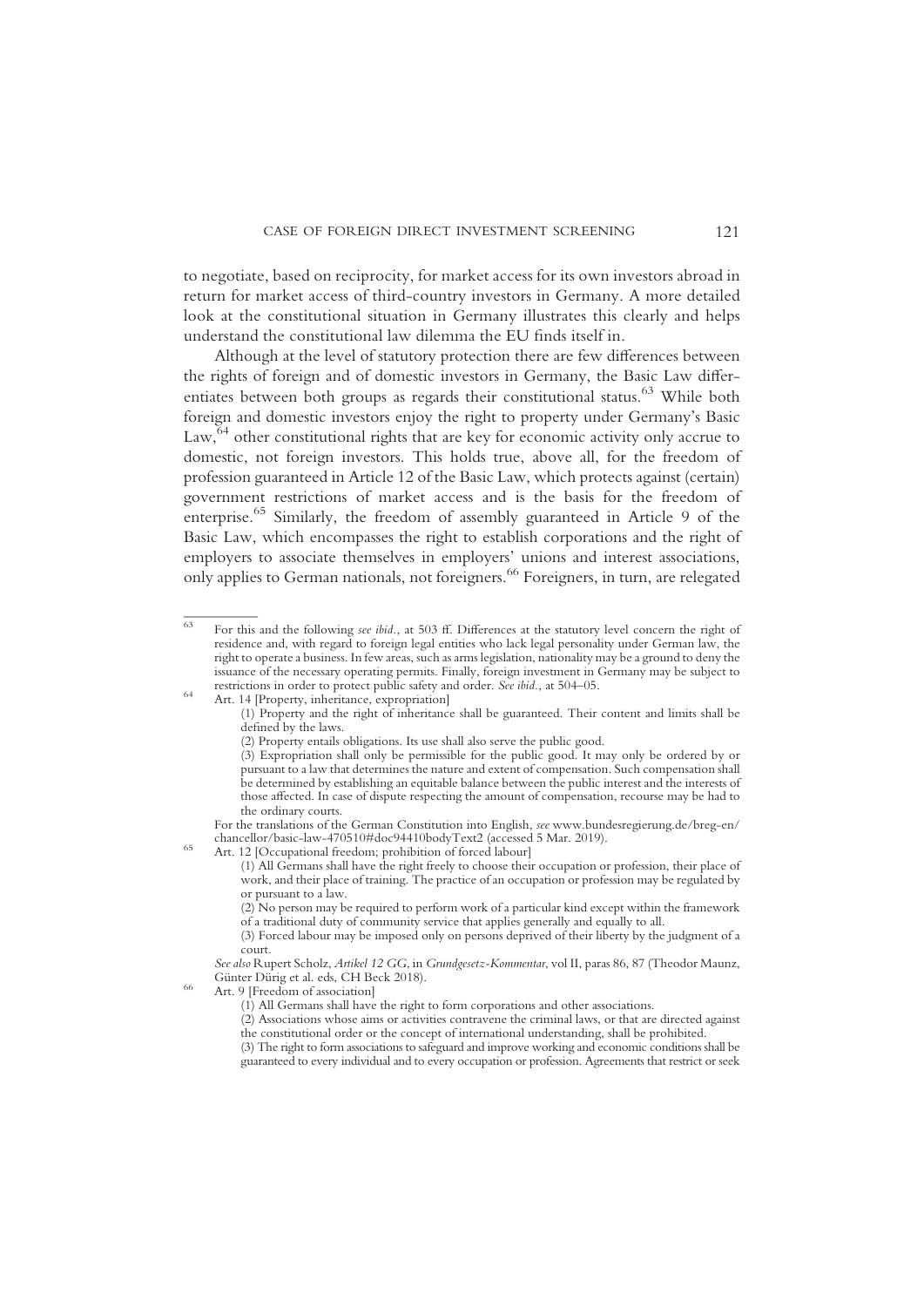in terms of constitutional protection to the much weaker protections found in the general personal freedom or 'freedom of action' laid down in Article 2(1) of the Basic  $\sum_{\text{Law}}$  67

Furthermore, the equal protection clause in Article 3 of the Basic Law, which prohibits discrimination, inter alia, based on race and origin, does not prohibit different treatment on the basis of nationality alone.<sup>68</sup> As confirmed by the jurisprudence of the German Constitutional Court, Article 3 of the Basic Law also leaves considerable policy space to the legislator to differentiate between foreigners and nationals based on considerations of economic policy and would thus allow protectionist measures to a considerable extent.<sup>69</sup>

Another key provision of the German Constitution that leads to a distinction in constitutional status between foreign and domestic investors is Article 19(3) of the Basic Law. It provides that '[t]he basic rights shall also apply to domestic juridical persons to the extent that the nature of such rights permits'. This provision has the effect to limit the protection under any fundamental right granted by the Constitution, including rights that accrue to both foreign and domestic natural persons, such as the right to property, to 'domestic' juridical persons. 'Foreign' juridical persons, by contrast, are excluded from fundamental right protection under the Basic Law and for this reason can also not have access to the German Constitutional Court to vindicate the right concerned.<sup>70</sup> This position has only

to impair this right shall be null and void; measures directed to this end shall be unlawful. Measures taken pursuant to Art. 12a, to paras (2) and (3) of Art. 35, to para. (4) of Art. 87a, or to Art. 91 may not be directed against industrial disputes engaged in by associations within the meaning of the first sentence of this paragraph in order to safeguard and improve working and economic conditions.

See also Matthias Cornils, Artikel 9 GG, in Beck'scher Online-Kommentar Grundgesetz, paras 5–16, 44–54 (Volker Epping and Christian Hillgruber eds, CH Beck 2018).

<sup>(</sup>Volker Epping and Christian Hillgruber eds, CH Beck 2018). <sup>67</sup> Art. 2(1) German Basic Law reads: 'Every person shall have the right to free development of his personality insofar as he does not violate the rights of others or offend against the constitutional order or the moral law'. See also Udo Di Fabio, Artikel 2 Abs 1 GG, in Maunz, Dürig et al., supra n. 65, vol I, paras<br>77–81, 92–126.

 $68$  Art. 3 [Equality before the law]

<sup>(1)</sup> All persons shall be equal before the law.

<sup>(2)</sup> Men and women shall have equal rights. The state shall promote the actual implementation of equal rights for women and men and take steps to eliminate disadvantages that now exist. (3) No person shall be favoured or disfavoured because of sex, parentage, race, language, homeland and

origin, faith, or religious or political opinions. No person shall be disfavoured because of disability. See also Christian Langenfeld, Artikel 3 Abs 3 GG, in Maunz and Dürig et al., supra n. 65, vol I, para. 58: Uwe Kischel, Artikel 3 GG, in Epping and Hillgruber, supra n. 66, paras 132–35.

USE SUGG,  $\frac{1}{2}$  Gg, in Epping and Hillgrader, supra n. 66, paras 132–35. 69 Kischel, supra n. 68, paras 55, 65, 135.  $\frac{1}{2}$  See BVerfGE, at 21, 207, 208–09 (concerning a constitutional complaint by a Delaware incor company with seat in New York):

Under Art. 19(3) of the Basic Law, the basic rights granted to natural persons are also granted to legal persons, insofar as they are essentially applicable to them. However, this extension of the basic rights only relates to domestic legal persons by means of explicit constitutional provisions. Wording and rationale prohibit any extensive interpretation with respect to foreign legal persons (translation by the present author).

Similarly, BVerfGE, at 23, 229, 236; 100, 313, 364.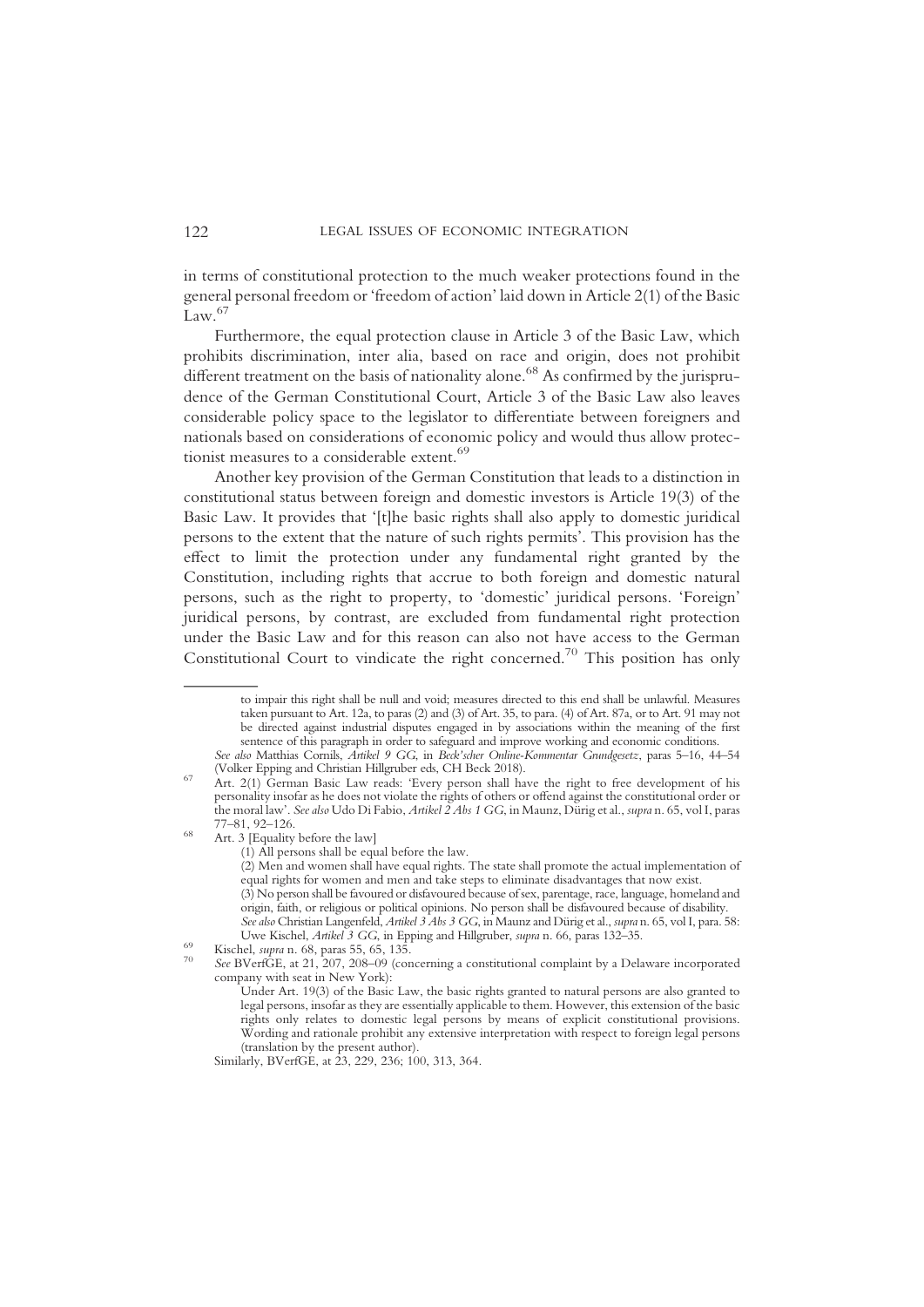recently been modified by the German Constitutional Court in respect of corporate entities of other EU Member States, which, due to the non-discrimination provisions and the freedom of establishment laid down in EU law, benefit from the Basic Law's fundamental rights on equal footing and can have recourse to the German Constitutional Court like any other German company.71 Companies from outside the EU, by contrast, remain excluded from the protection of the Basic Law's fundamental rights.

Instructive, in the present context, are the reasons why the German Constitution excludes the protection of foreign juridical persons from fundamental rights protection and to reduce it in respect of foeigners who are natural persons. Although this system has been criticized in policy terms, it constitutes a clear and deliberate choice by the constitutional legislator. It is based on the fact that the lack of constitutional protection of foreign legal persons goes along with additional room for foreign policy action for the Federal Republic to achieve the protection of German legal persons abroad through negotiations

Notably that choice is not principally caused by a desire to take measures that actually differentiate between foreigners and nationals in internal economic regulation. On the contrary, these constitutional limits exist in order to enable the government to effectively negotiate, based on the idea of reciprocity, for better protection of German investors abroad, both in terms of the substantive protections granted to investment post-establishment and as regards investors' access to foreign markets.72

EU law differs from the constitutional situation in Germany in this key aspect: its rules on free movement of capital also accrue to non-EU investors, thus making, as outlined in Part 3, treaty commitments by the EU to access for third-country investors to the internal market de facto worthless as a bargaining chip in EU negotiations of trade and investment agreements. One way to strengthen the EU's external negotiation power to achieve market access for EU investors in third countries, of course, would be to change Article 63 TFEU and to go back to the pre-Maastricht situation. Alternatively, one could consider whether the scope of Article 63 TFEU should not be re-evaluated in light of the EU's new external competence for 'foreign direct investment' in Article 207(1) TFEU, for example by adapting Council Directive 88/361/EEC to the post-Lisbon situation.

Yet, all of these approaches would, independently of the political difficulties to implement them, send the wrong signal to the world, namely that the EU is

 $\frac{71}{72}$  See BVerfGE 129, 78, 94 ff.<br><sup>72</sup> Schill, *supra* n. 63, at 509, 511 ('Although this system has been criticized in policy terms, it constitutes a clear and deliberate choice by the constitutional legislator. It is based on the fact that the lack of constitutional protection of foreign legal persons goes along with additional room for foreign policy action for the Federal Republic to achieve the protection of German legal persons abroad through negotiations with other states on the basis of reciprocity').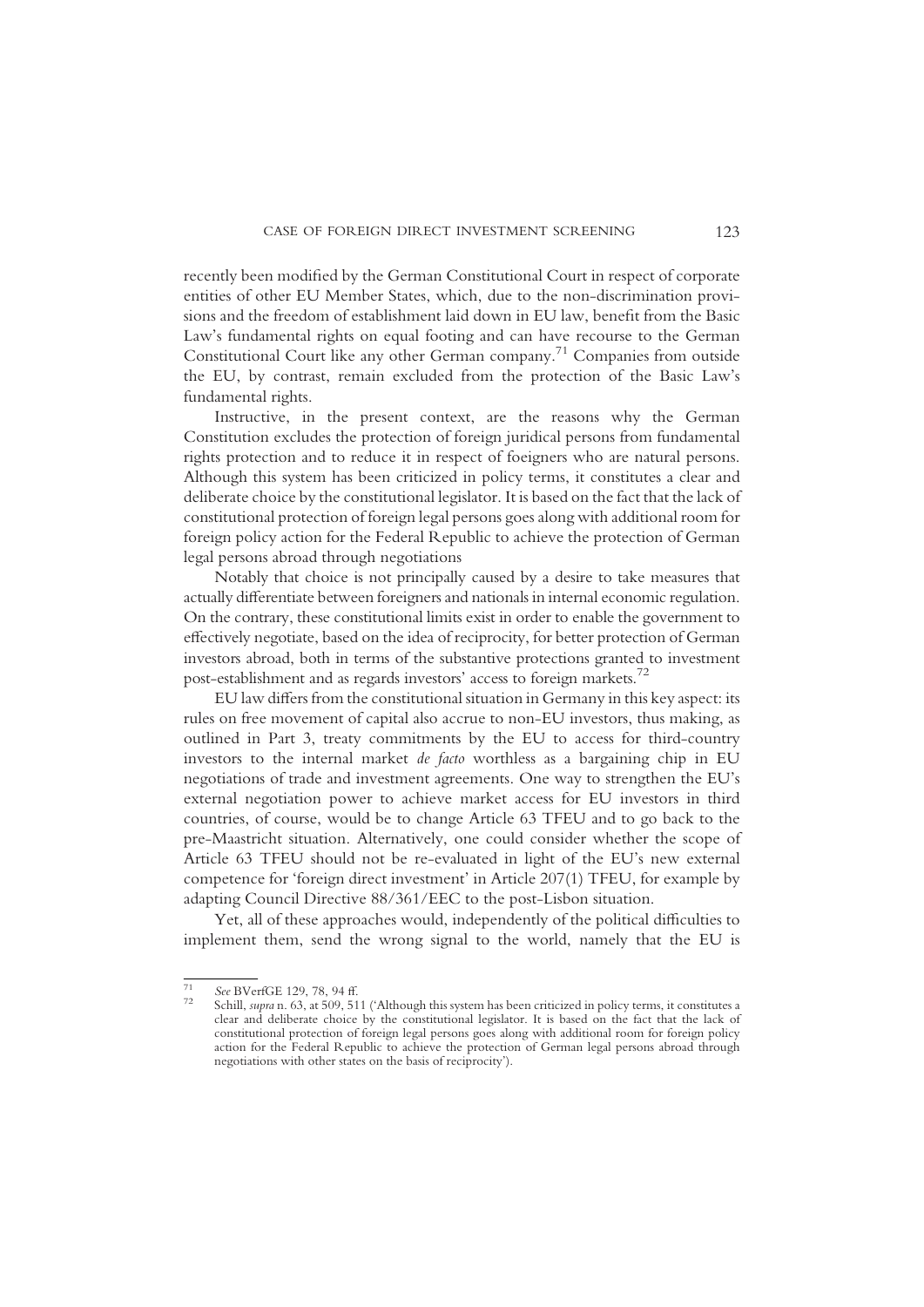backtracking on its commitment to free inward capital flows. These approaches would also be overreaching when the objective is primarily to strengthen the EU's negotiation position to achieve better access for its investor to foreign markets. For this purpose, it seems sufficient to signal, as the new regulation now does with its introduction of a framework for inward FDI screening, that a commitment in an international trade and investment agreement with the EU to free inward capital flows has value despite, and independently from, the EU's constitutional promise in Article 63 TFEU to allow free capital inflows from third countries.

The new regulation does exactly that: it signals that the EU and its Member States are in a position to put constraints on access for FDI to the EU market. For this purpose, the regulation re-delegates the authority for inward FDI screening that vests, per the Lisbon Treaty, with the EU, as part of its exclusive competence in respect of the common commercial policy under Article 207(1) TFEU, to the Member States (Article 3(1) of Regulation (EU) 2019/452). It also establishes a mechanism 'to ensure Union-wide coordination and cooperation on the screening of foreign direct investments likely to affect security or public order'. <sup>73</sup> Informationsharing among Member States and between Member States and the Commission is an important tool in this context (Articles 6–8 of Regulation (EU) 2019/452). The new regulation also ensures that Member States have the authority to screen for constellations where FDI screening is circumvented through structuring of investments through other Member States (Article 3(6) of Regulation (EU) 2019/452).

Finally, the authority the new regulation gives to the Commission to issue opinions addressed to Member States, '[w]here the Commission considers that a foreign direct investment is likely to affect projects or programmes of Union interest on grounds of security or public order' (Article 8(1) of Regulation (EU) 2019/452) is a forceful signal that the EU is able to put effective constraints on inward FDI that threaten its security or public order interests. Even though the Commission's opinions are not binding on Member States, they allow the Commission to accumulate clout to establish an effective FDI screening mechanism within the EU.

Still, in the reading proposed here, Regulation (EU) 2019/452 does not aim principally at allowing the EU to implement protectionist measures, but rather to negotiate its FDI screening powers away in return for better access for its own investors in third countries on the basis of reciprocity. The very purpose of the Regulation would then be to close the 'constitutional gap' that exists between the constitutional objective in Article 21 TEU to achieve further investment liberalization and the EU's internal market rules that reduce the EU's power to negotiate effectively for such liberalization with third countries. The Regulation therefore empowers the EU externally by making treaty commitments to access the internal market again

<sup>73</sup> See Regulation (EU) 2019/452, seventh recital.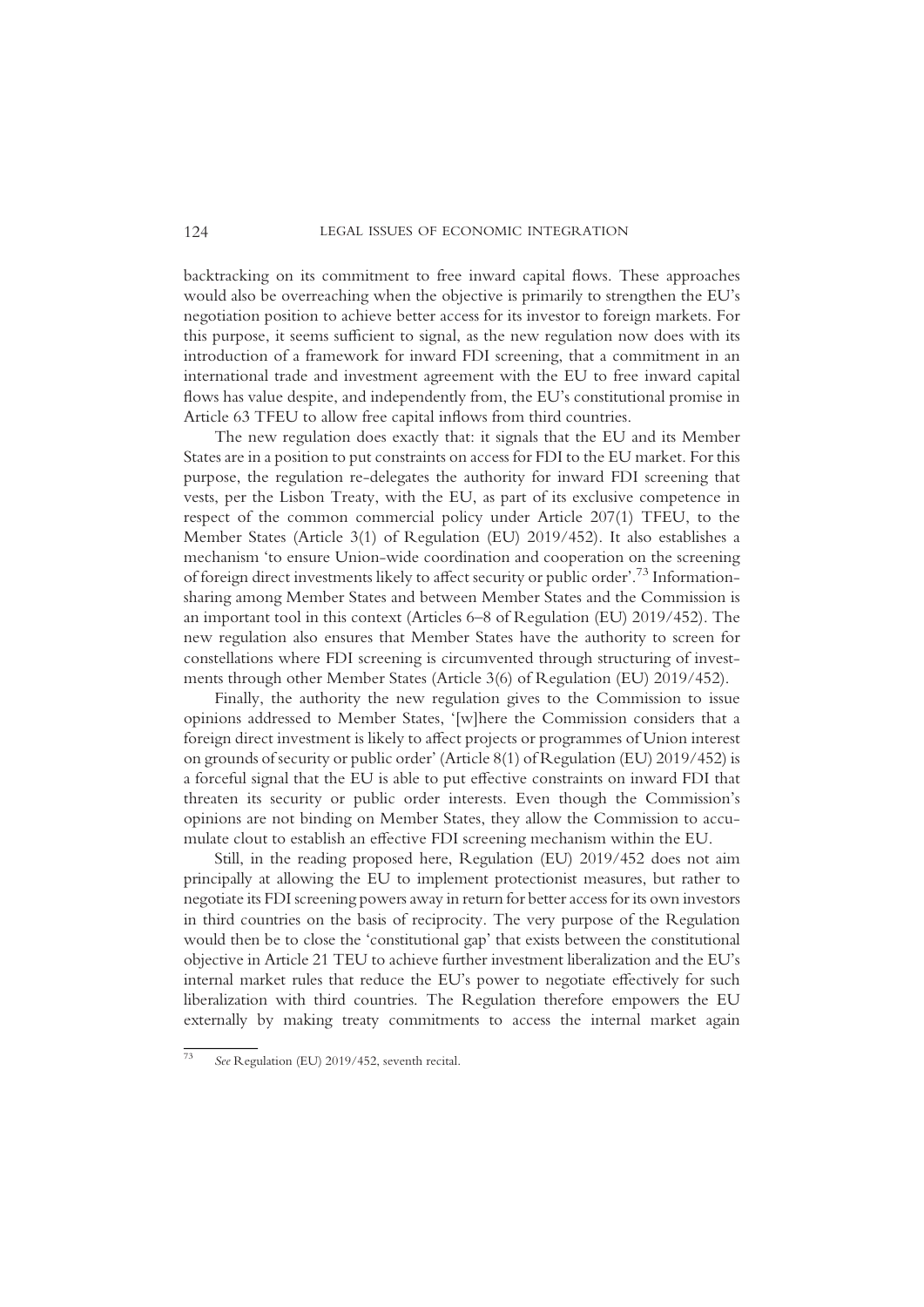meaningful as a bargaining chip in treaty negotiations with third countries. The Regulation therefore approximates the constitutional setting in the EU with the one that exists, for example, in Germany and puts the EU in a stronger negotiating position in order to fulfil its constitutional mandate to achieve further investment liberalization and to ensure access to third-country markets for its own investors.

#### 5 CONCLUSION

As the preceding analysis has shown, the political branches of the EU, that is, the Commission, the Council, and the European Parliament, have become well aware of the Lisbon Treaty's constitutional mandate in Article 21 TEU to use the EU's external relations powers and particularly its common commercial policy to shape globalization according to the constitutional values the EU subscribes to. For international investment relations, the EU's constitutional mandate entails, inter alia, an attempt to decrease barriers for market access for foreign investors through treaty negotiations with third countries.

As this article has argued, Regulation (EU) 2019/452 on inward FDI screening at EU level has to be seen in this context, namely as an instrument that allows the establishment of a level-playing field between the EU and other major economic powers, such as the United States or China, in order to negotiate, on the basis of reciprocity, an opening of foreign markets for EU investors in return for treaty commitments that give foreign investors access to the EU market. Indeed, reciprocity in international relations is for the EU not only a functional necessity to achieve concessions on the part of third states with which it is negotiating trade and investment agreements.<sup>74</sup> It is also an important factor for becoming an effective global rule-maker and being able to translate its own constitutional values into binding treaty commitments. After all, only if the EU is able to make meaningful commitments under international law, will it be able to achieve the same from third states. Consequently, as Advocate General (AG) Bot recently stated in his Opinion on Opinion 1/17, 'reciprocity must be regarded as one of the guiding principles of the EU's external relations'. 75

Concretely, without the framework for FDI screening Regulation (EU) 2019/ 452 provides, the EU's treaty partners have few incentives to grant, on the basis of reciprocity, EU investors access to their markets, given that their own investors, to a considerable extent, already enjoy access to the EU market under the free movement of capital in Article 63 TFEU. In that perspective, Regulation (EU) 2019/452 can be seen as an instrument whose purpose is not only to shield the EU market from certain

<sup>&</sup>lt;sup>74</sup> See Opinion of Advocate General Bot, Opinion  $1/17$  (29 Jan. 2019), paras 72–90.<br><sup>75</sup> Ibid., para. 77.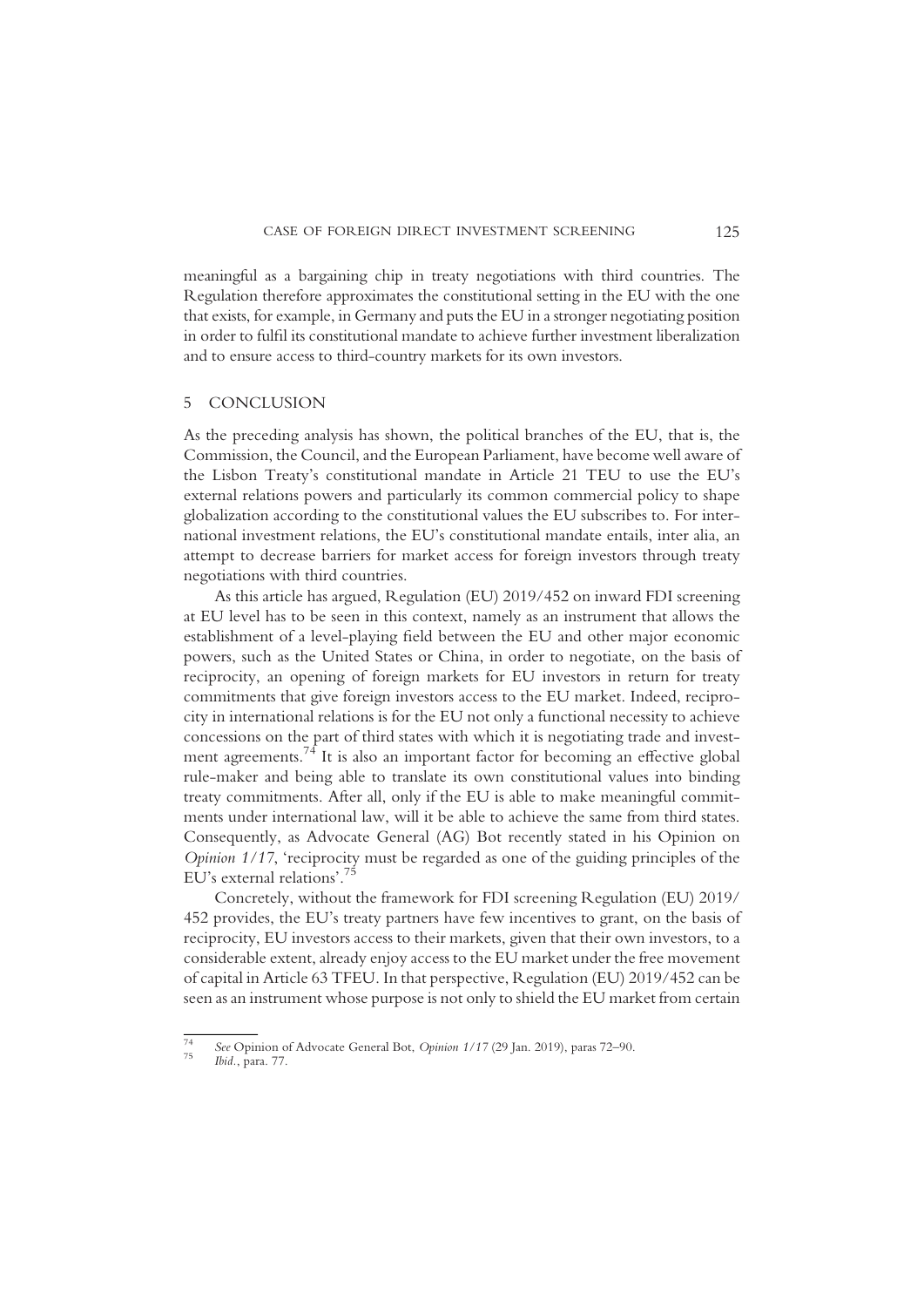foreign investment on an individual basis, but also to help the EU achieve its constitutional mandate for further investment liberalization through treaty negotiations with third countries.

As the political branches of the EU are actively working to empower the EU to become a successful treaty negotiator, inter alia, by creating the basis for inward FDI screening powers that can then be bargained away, the role of another constitutional actor in the EU, namely the CJEU, is becoming increasingly central for the EU's success in achieving the Lisbon Treaty's constitutional mandate relating to the common commercial policy. In fact, the CJEU has developed a line of jurisprudence on the autonomy of EU law that may hamper the role of the EU as an effective rule-maker in international economic law. In order to protect the autonomy of EU law and its exclusive jurisdiction to ensure the uniform interpretation and application of EU law pursuant to Article 19(1) TEU, the Court has, at several occasions, prevented the creation of, respectively the participation of the EU and/or its Member States in, international dispute settlement mechanisms. After casting a negative vote on the dispute settlement mechanisms in the original European Economic Agreement,<sup>76</sup> and the European and Community Patents Court,<sup>77</sup> the CJEU has more recently opposed the accession of the EU to the European Convention on Human Rights (ECHR) because it found the rules governing its relationship to the European Court of Human Rights (ECtHR) to be incompatible with the autonomy of EU law and its own judicial monopoly.<sup>78</sup> Similarly, in its Achmea ruling, the CJEU has used the concept of autonomy of EU law to consider that the provisions in IIAs between Member States for investorstate arbitration are incompatible with EU law.<sup>79</sup>

Certainly, the relationship between the ECHR and EU law is different from the relationship between EU law and any other international treaty regime, not least because the ECHR plays a special role both in determining general principles of EU law<sup>80</sup> and in interpreting the Charter of Fundamental Rights of the European Union (CFR), which is closely connected to the ECHR. $^{81}$  This may potentially explain the

CJEU, Opinion 1/91, European Economic Area I [1991] ECR I-6079, paras 30–35.<br>
CJEU, Opinion 1/09, European and Community Patents Courts [2011] ECR I-1137, paras 78, 80, 89.<br>
CJEU, Opinion 2/13, Accession of the European Un

The CIFU, Case C-284/16, Achimea, ECLI:EU:C:2018:158.<br><sup>80</sup> See CJEU, Case C-284/16, Achimea, ECLI:EU:C:2018:158.<br><sup>80</sup> See CJEU, Case C-94/00, Roquette Frères SA v. Directeur Général de la Concurrence, de la Consommation et de la Répression des Fraudes (Commission of The European Communities, Third party) [2002] ECR I-9011, para. 23; Joined Cases C-46/87 and 227/88, *Hoechst AG*, ECR 1989, 2859, para. 13 (with further references).

<sup>&</sup>lt;sup>81</sup> Art. 53 CFR provides:

Nothing in this Charter shall be interpreted as restricting or adversely affecting human rights and fundamental freedoms as recognized, in their respective fields of application, by Union law and international law and by international agreements to which the Union, the Community or all the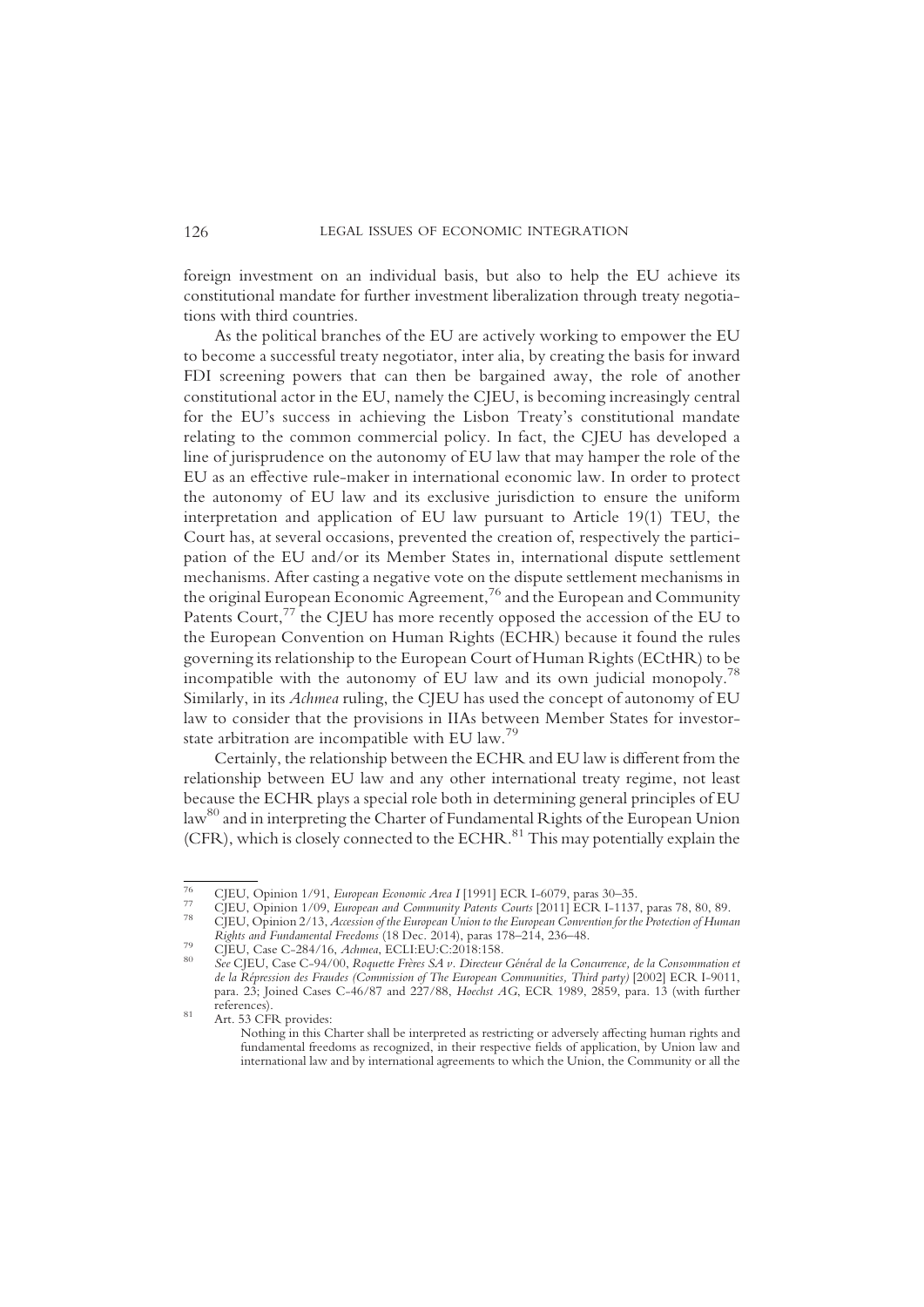specific concerns of the CJEU with the ECtHR. Likewise, the Achmea ruling may be specific to the intra-EU context and be concerned more with preventing Member States from withdrawing entire classes of disputes – those between foreign investors and Member States – from the judicial control of EU courts<sup>82</sup> than with restricting the possibility of the EU to agree to the inclusion of ISDS provisions in EU IIAs.83 This notwithstanding, there is a tangible danger that the autonomy logic we have seen in the jurisprudence of the Court in respect of the ECHR and in Achmea will also be used to prevent the EU from including ISDS provisions in its free trade and investment agreements.

In fact, in Opinion 1/17, which is currently pending before the Court upon a request by Belgium, the CJEU is asked to consider whether the ISDS mechanism in CETA – the so-called 'investment court system', which the EU has developed as its key reform model for IIA dispute settlement in its bilateral investment agreements – is compatible with EU constitutional law, including the concept of autonomy, the principle of equal treatment and non-discrimination laid down in Article 21 CFR, and the guarantee to have access to an independent and impartial tribunal pursuant to Article 47 CFR.<sup>84</sup> While AG Bot has come to the conclusion that the ISDS provisions in CETA do not breach EU law, but 'fall[] entirely within the discretion of the EU institutions to choose to adhere to a well-established international arbitration practice in implementation of the common commercial policy', <sup>85</sup> the outcome of the CJEU's decision is by no means certain. Were the Court to decide that EU law prevented the EU from including ISDS provisions, such as those found in CETA, in its free trade and investment agreements, this could effectively mean the end of EU involvement in the area of international investment policy making and make it impossible for the EU to reshape and reform this field of international law according to its own constitutional values and mandate. Instead, other powerful economic actors, such as the United States or China, or some other group of emerging actors, could then be in a position to shape the content and institutional infrastructure of international investment law without the EU's input and potentially in ways that are much less palatable to EU constitutional values than whatever international treaty framework the EU participates in developing.

Member States are party, including the European Convention for the Protection of Human Rights

<sup>82</sup> Cf. CJEU, Case C-284/16, *Admea*, ECLI:EU:C:2018:158, para. 57.<br><sup>83</sup> See on the distinction between ISDS in intra-EU IIAs, on the one hand, and under EU IIAs, on the other hand, in respect of mutual trust, which reigns between Member States, and reciprocity, which reigns between the EU and third countries, Opinion of Advocate General Bot, Opinion 1/17 (29 Jan. 2019), para. 82.

<sup>&</sup>lt;sup>84</sup> See 'Request for an Opinion Submitted by the Kingdom of Belgium Pursuant to Article 218(11) TFEU<br>(Opinion 1/17)' [2017] Official Journal C 369/2.

 $\frac{\text{S5}}{\text{Opinion of Advocte General Bot, *Opinion 1/17 (29 Jan. 2019)}*$ , para. 32.